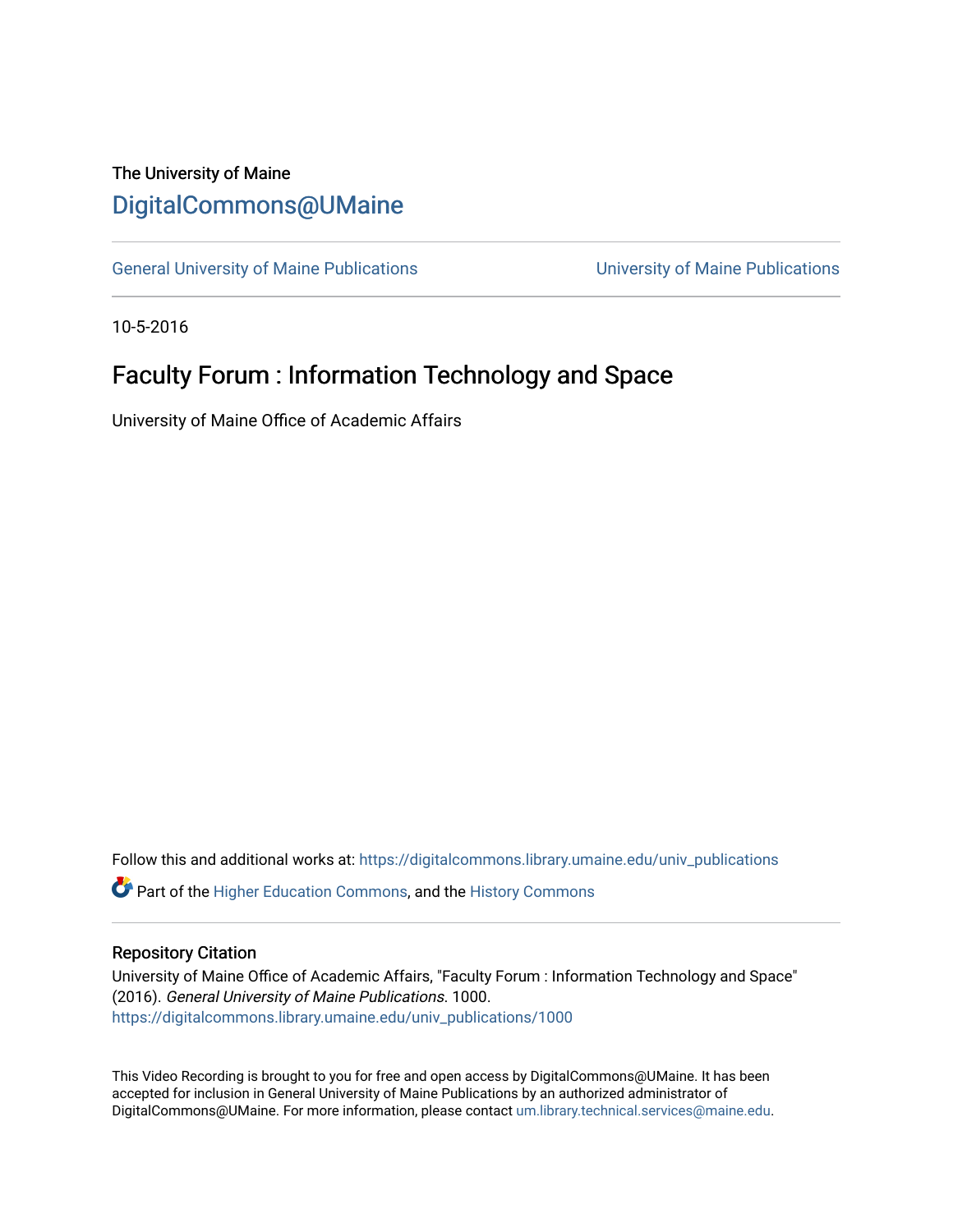Faculty Forum: Information Technology and Space October 5, 2016

**TRANSCRIPT** 

00:00 thank you for coming and taking a little 00:03 time today to participate in this 00:06 discussion I'm really pleased that we're 00:09 here in room 130 I I this is I hadn't 00:13 been in here since this room was redone 00:14 not this last summer but the summer 00:16 before but I used to teach abnormal 00:19 psychology in this room it didn't look 00:21 anything like this it was a lot less 00:24 conducive so it's really cool now to be 00:26 here you know in a contemporary 00:28 classroom what my can ensure test which 00:30 was not so contemporary just a couple of 00:32 years ago the other thing I think is 00:34 great about this room when I only just 00:36 discovered if I go back to the psych 00:38 department and teach I'm going to 00:39 request this from because these are 00:41 perfect these are the perfect size for 00:43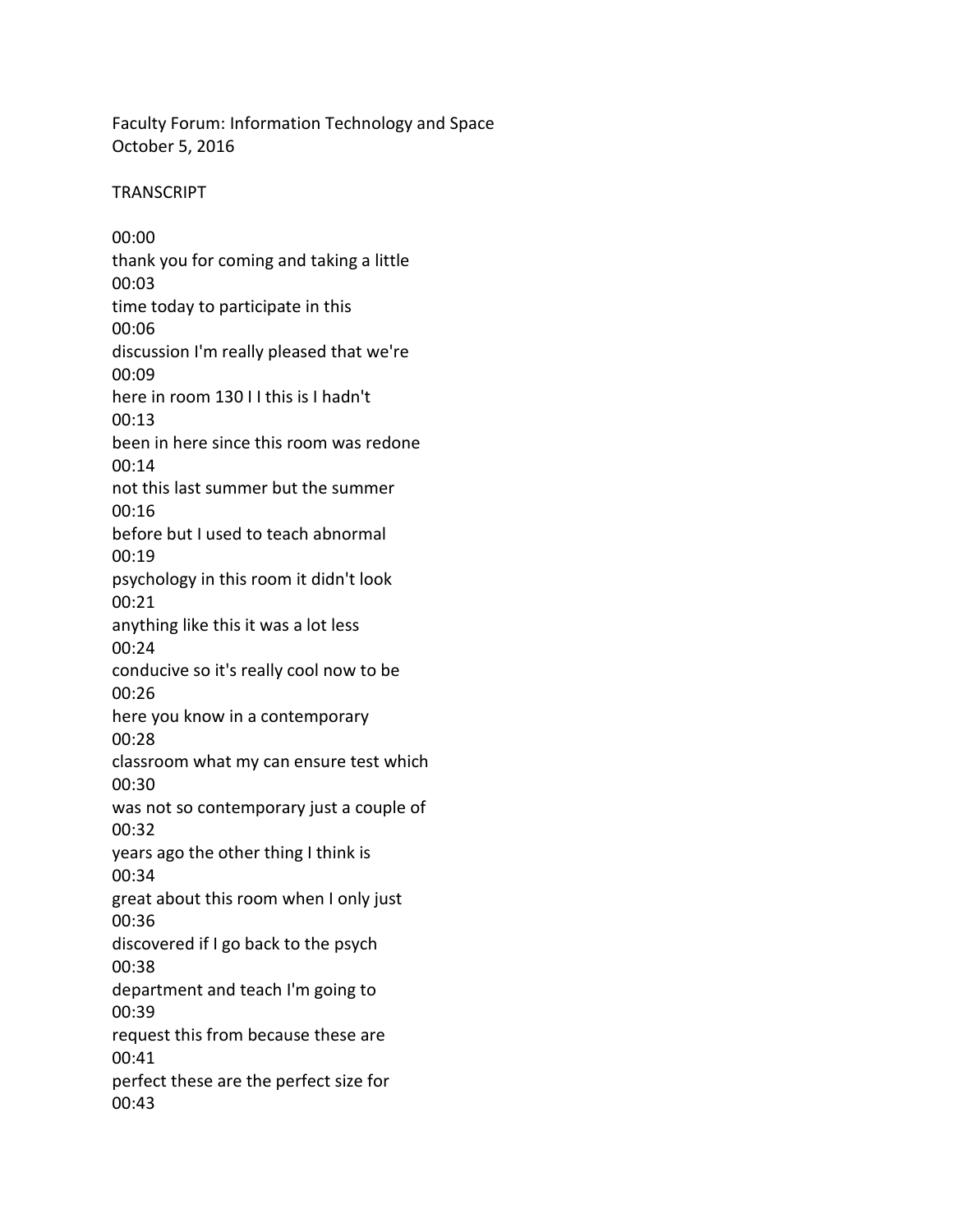me I don't know who designed that but 00:46 that's great tired more typically when I 00:49 talk to students it's like this and i am 00:52 so i like that anyway tota days you know 00:55 we have these discussions a couple times 00:57 a semester is academic affairs faculty 00:59 forums and you know the purpose is to 01:03 you know have some dialogue with the 01:05 broader academic affairs community you 01:09 know by the variety of issues and we you 01:10 know this is we hit is in this form we 01:12 started to talk about the signature 01:13 programs we unveiled how we were going 01:16 to reorganize or some ideas about 01:18 reorganizing the graduate school and the 01:21 office of vice president for research so 01:23 there are opportunities for us to you 01:26 know to sort of update the campus as 01:28 best we can on some things that are 01:30 going on and and then they get input on 01:33 from folks today is is is the same this 01:37 is the same kind of kind of thing we 01:39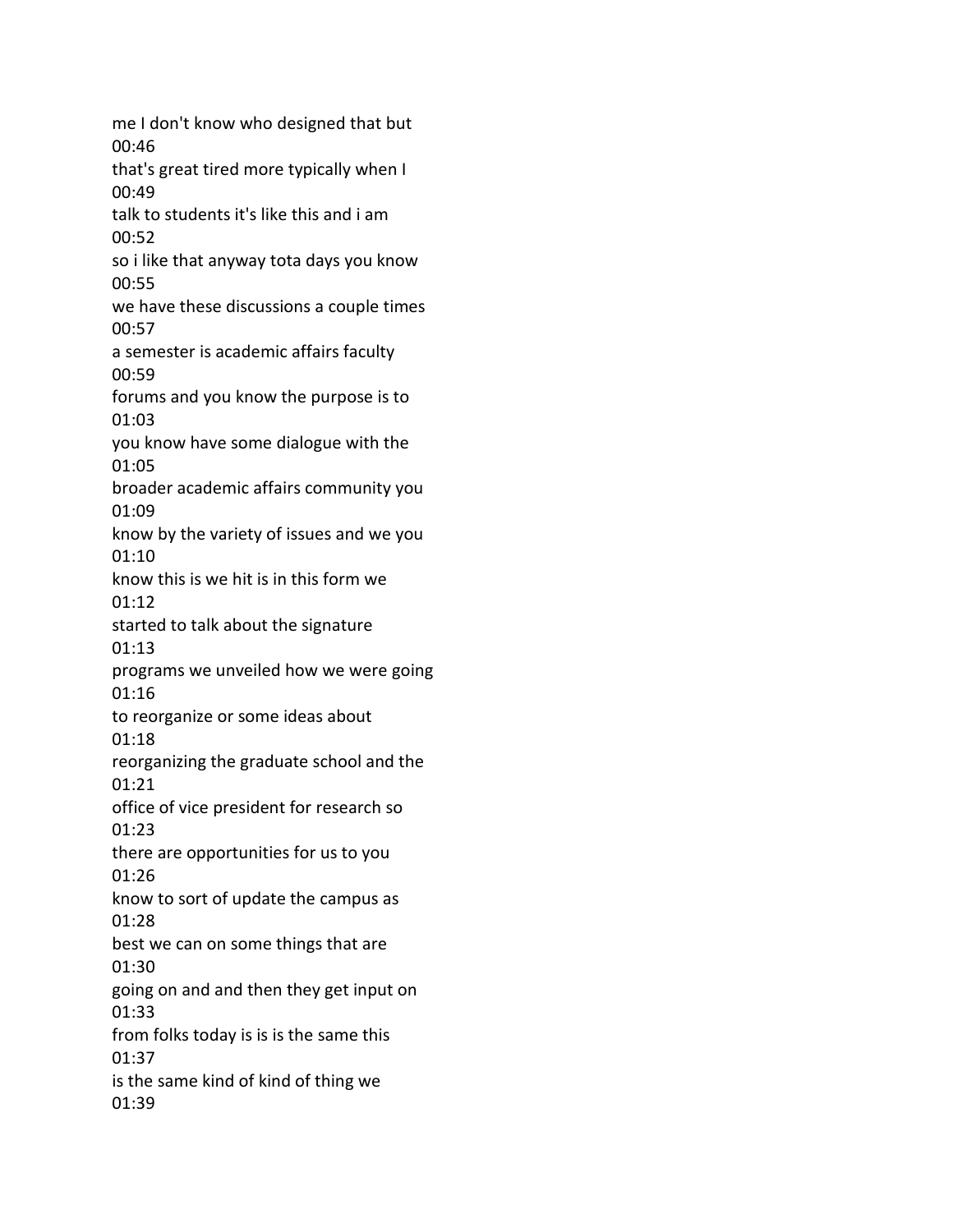want to update on some of what's been 01:42 going on around classroom renovation cut 01:46 an IT innovation we also though I think 01:49 leak at least as importantly not just 01:51 talk about you know some of the cool 01:53 things and I'll show you that's been 01:54 accomplished but talk a little bit about 01:56 the processes that we put into place to 02:00 try our very best to stay on top of this 02:03 in some kind of rational way you know 02:07 I'm starting as I finished three years 02:10 in this job as Provost 02:12 and you know and I've worked here as 02:15 everyone knows for a long time and you 02:17 know each new thing I get involved with 02:19 are you saying you get involved when we 02:20 start you know and I always I always 02:24 think I know the answer it's always 02:26 pretty simple right and then when I get 02:28 into it is early complex and what I 02:30 thought was the answer is not is stupid 02:32 right so this is no exception to that 02:35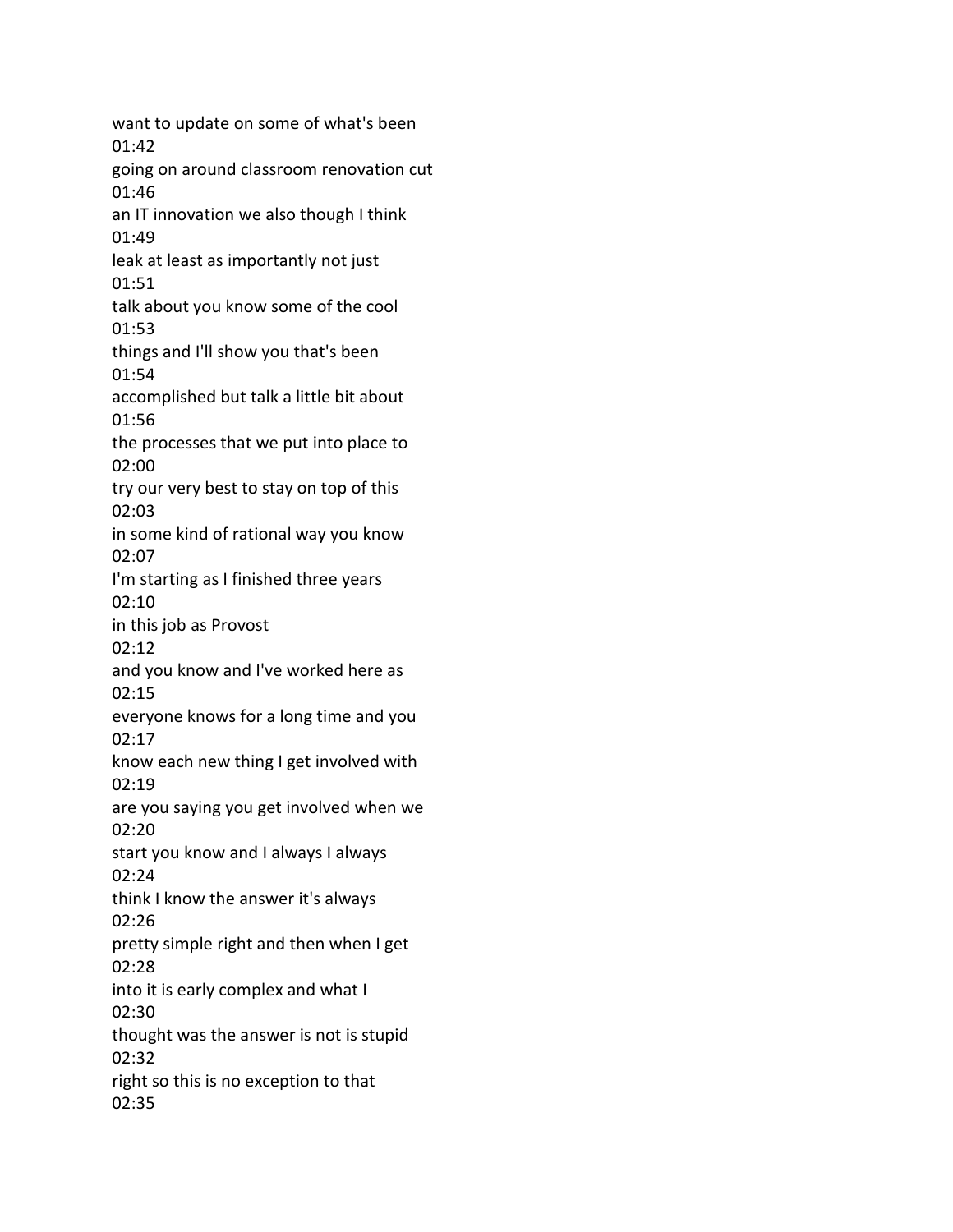you know and I've been here long enough 02:36 and I would come around right why is my 02:38 classroom not have look cool and they 02:39 got better classrooms over there and it 02:41 must be because they like them better or 02:43 the university doesn't value this or 02:44 that and so we have done some things as 02:48 a team to try to bring some rationality 02:50 to it and and and also to try to do it 02:53 in a what's the determinant transparent 02:56 way you know you can say how well we've 03:00 succeeded on that but this is part of 03:02 that effort at least say at least 03:03 conceptually this is how we think we're 03:05 trying to stay on top of it you know and 03:08 how we doing and are there other ways 03:09 that we we could do that so for today 03:13 they're kind of you might organize this 03:15 may be in the three-three pieces one is 03:17 a little bit of the kind of show and 03:20 tell I'm going to show you a little bit 03:21 about some of the renovation work 03:24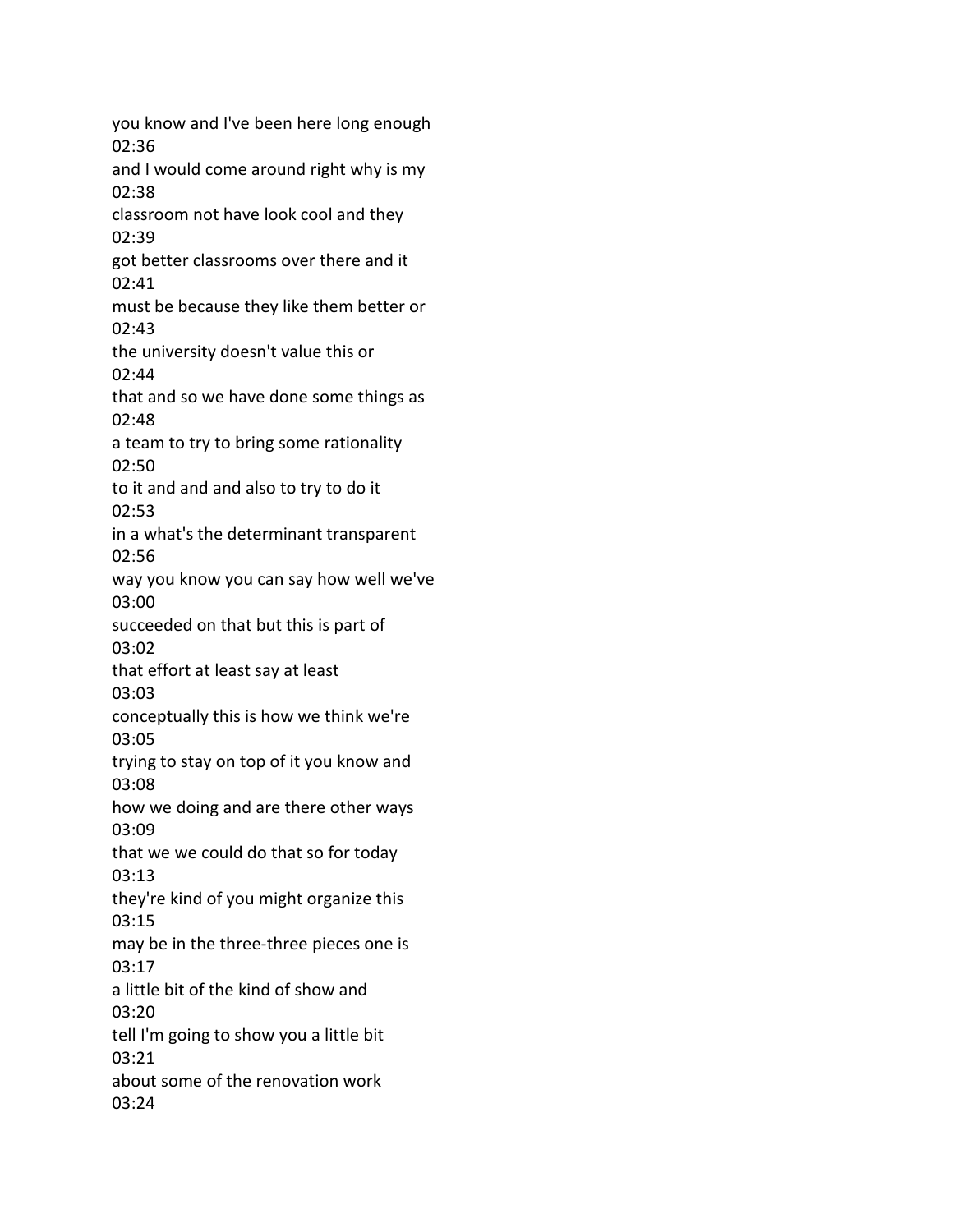updating innovation work that we've done 03:27 in classrooms primarily some work that 03:30 done just this past summer and then talk 03:35 a little bit about this what we think 03:37 we've set up in terms of processes to 03:38 try our best to stay on top of this and 03:41 then finish with a little bit about 03:44 opportunities moving forward and there 03:47 are some some opportunities for us to 03:49 you know well not to solve all our 03:53 problems around classroom but to make 03:55 some significant strides now I want to 03:57 point out that I've got people here too 03:59 who really are much more in this work 04:03 than not than I am and will likely turn 04:06 things and ask for their help or invite 04:08 them or at least not allow them to hide 04:11 during this presentation so I've got 04:13 Jeff st. John who you'll see is integral 04:16 in my office's participation in this 04:20 process if Stuart Harvey from facilities 04:22 that we have Robin Sherman 04:24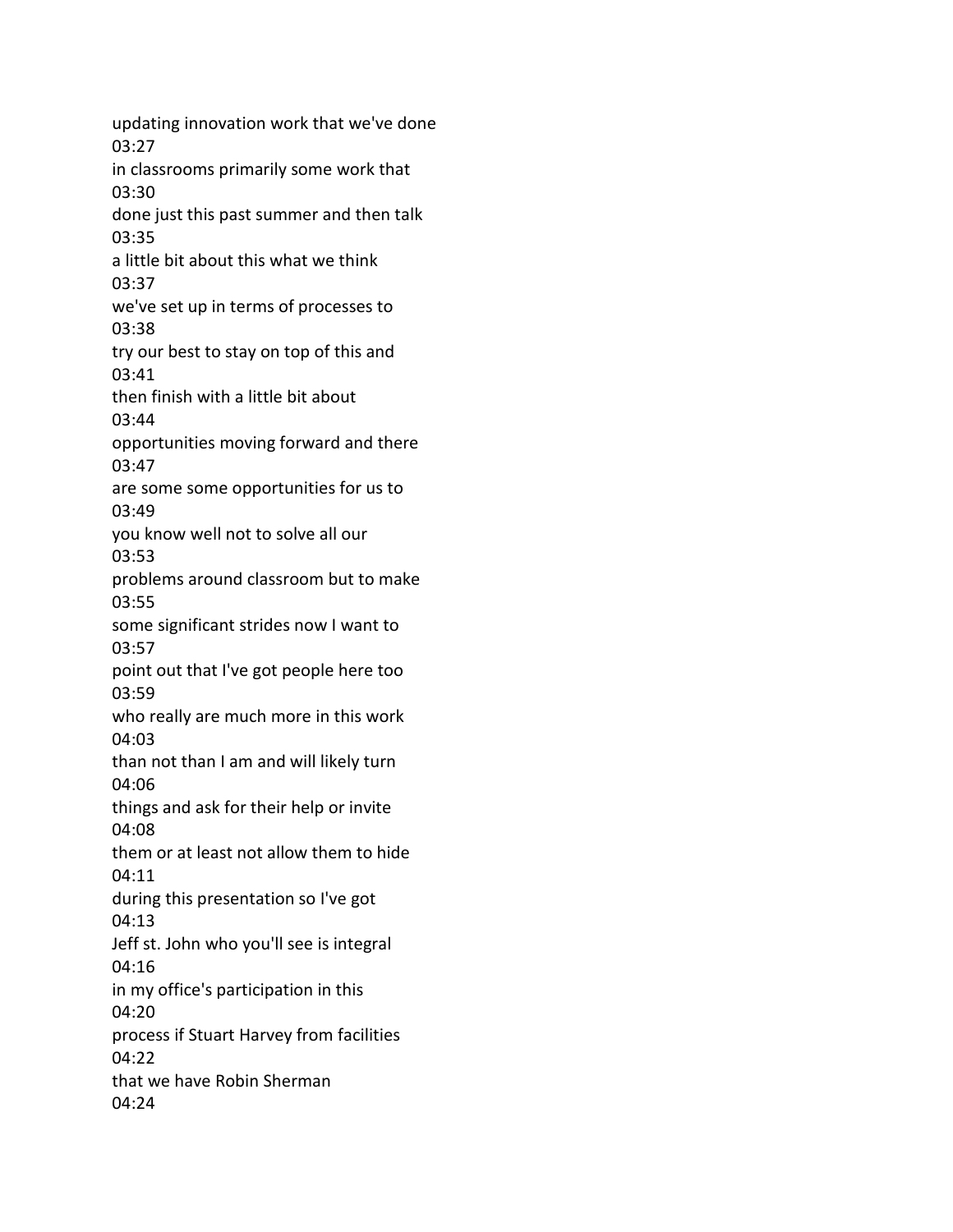our IT person here at the University 04:28 minute so they've been very involved in 04:29 this they will be going forward I'll ask 04:32 them to jump in at any point I think 04:33 I've got something wrong or you want I 04:36 need help in answering questions okay so 04:39 in this last year this last summer we 04:41 put a fair amount of work into 04:45 renovating into renovating classes and I 04:49 want to show you a little bit about that 04:50 and then I want to do i do want to give 04:52 you a little bit of a big picture you 04:54 know what's the landscape here at the 04:56 University of Maine what are we trying 04:57 to get our our hands and rent around so 05:00 I'm going to show you some before and 05:02 after pictures it's kind of what did 05:05 facilities do on their summer vacation 05:08 and so this is room upstairs here little 05:12 hall and I've your your basic classroom 05:16 and again wax too nostalgic but I think 05:19 I taught in there and I actually think I 05:20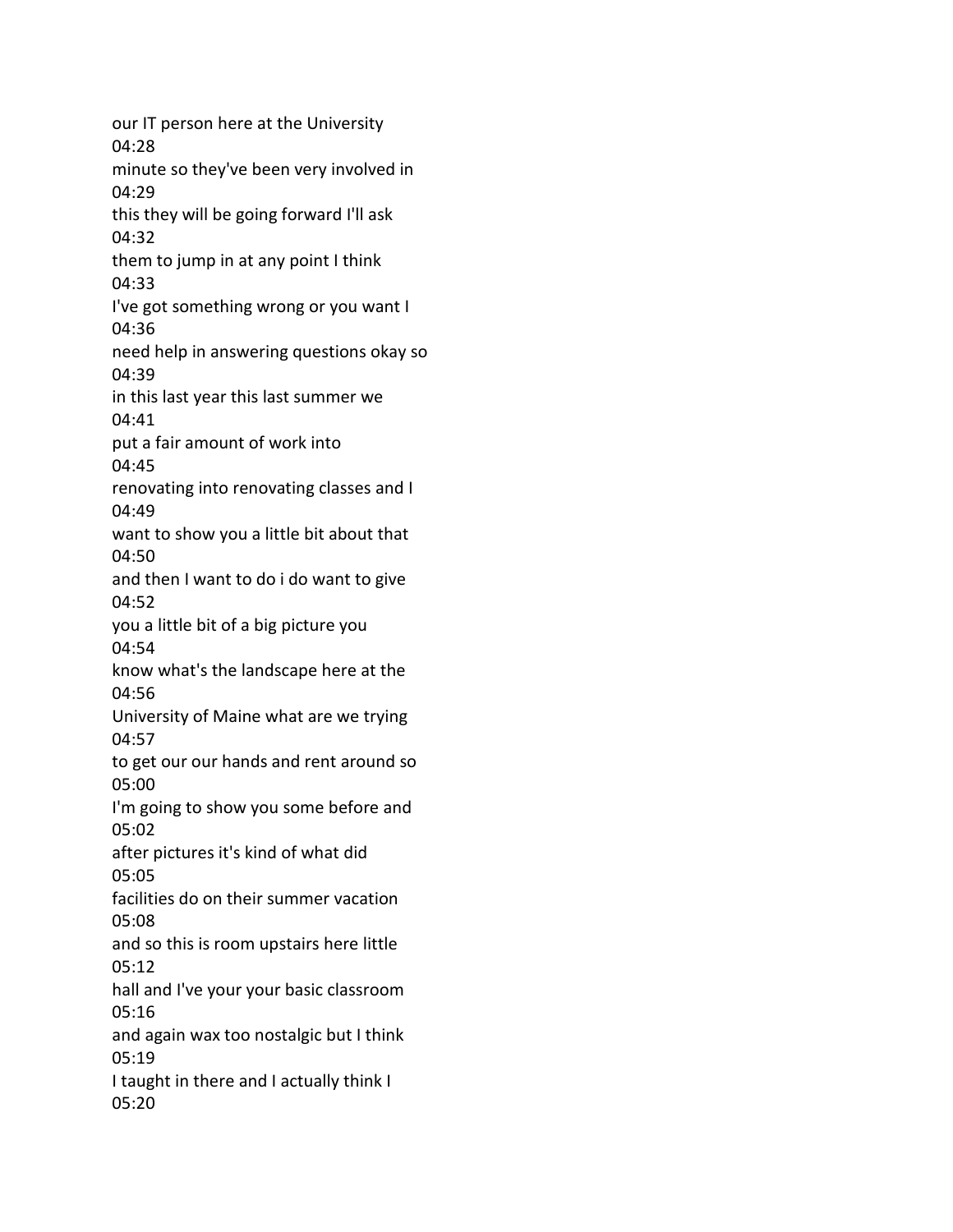took a graduate seminar in there and I 05:22 think those are the exact same chairs i 05:23 sat in and we did it it's been renovated 05:26 over the summer this is what the more 05:28 contemporary classroom looks like next 05:34 we have to 18 another seminar room I 05:38 guess you'd call it with mismatching 05:41 tables and so that's been redone 05:45 introducing new technologies they don't 05:48 know Stewart of router there anything 05:50 anything about the technologies that are 05:52 in those classrooms now 05:55 I think it's just a matter of trying to 05:58 come up to date with what's going on no 06:01 the technology changes so quickly 06:03 navigate the truck just trying to keep 06:05 up with the changing technology I know 06:08 my team has been working on trying to 06:11 make a consistent how could you can all 06:14 there it's easier for us in facilities 06:18 to implement projects in a timely 06:20 fashion so that will respectively maybe 06:25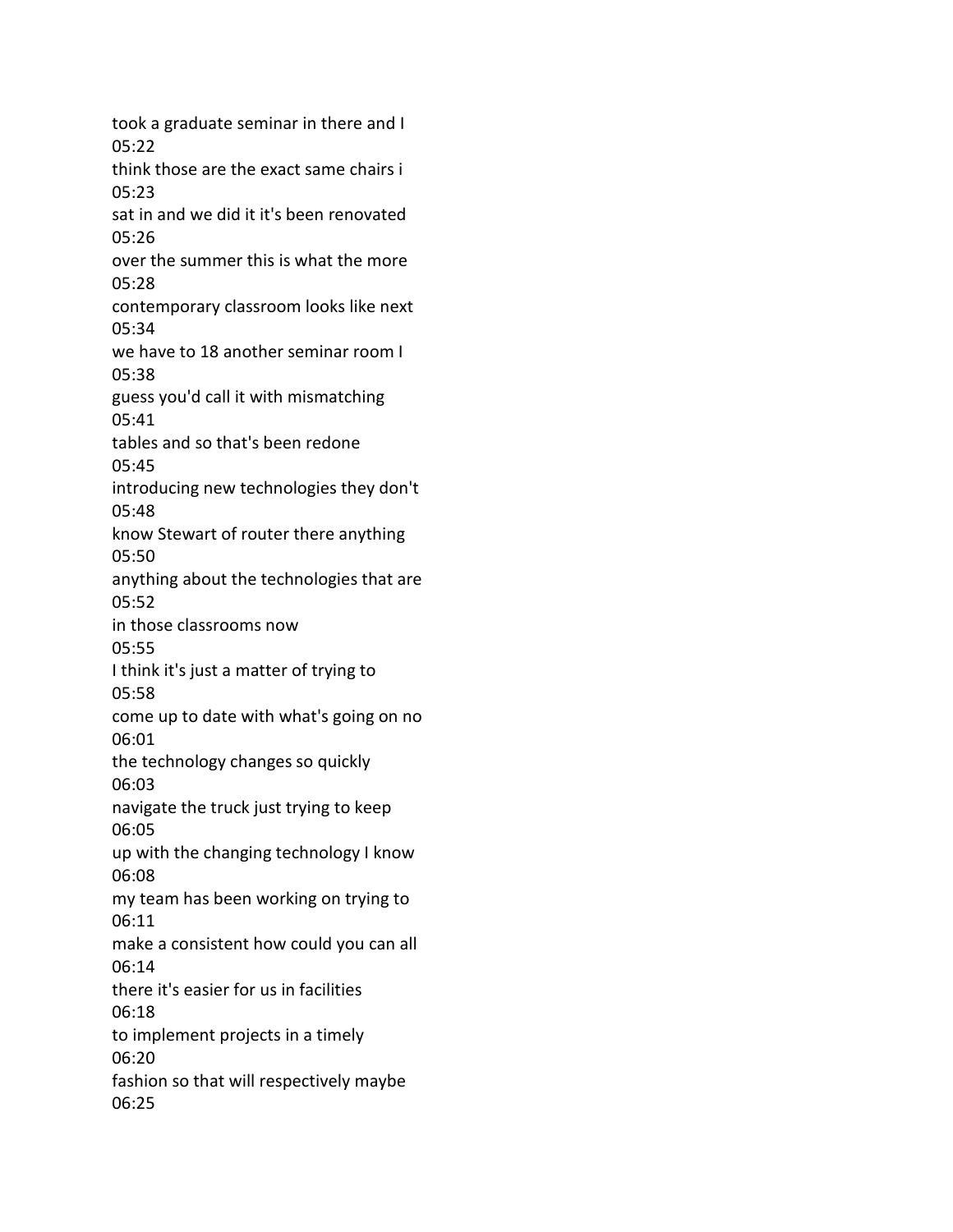have a better sense of what's in a 06:26 classroom when they you know what they 06:28 can expect in an updated classroom to 06:30 basic technologies that are there let's 06:35 see over the North Stevens get another 06:38 pretty traditional looking set up that's 06:41 been completely redone for more 06:45 contemporary and more folk we help will 06:46 help more functional space those are 06:49 another one know yet another one in 06:50 Stevens Hall 121 Stevens 06:55 one thing you'll notice consistent here 06:58 to change them katalog chairs to actual 07:01 desks and with the change accountants 07:04 Cesar are taking those using computers 07:07 and those sorts of things it does have a 07:10 impact on the amount of students that we 07:14 can put in Google to see some this one 07:17 for example we'll see what the front 07:20 rows is uh pretty close to the front of 07:23 them to try and keep the number student 07:25 in the classroom top yeah I was probably 07:28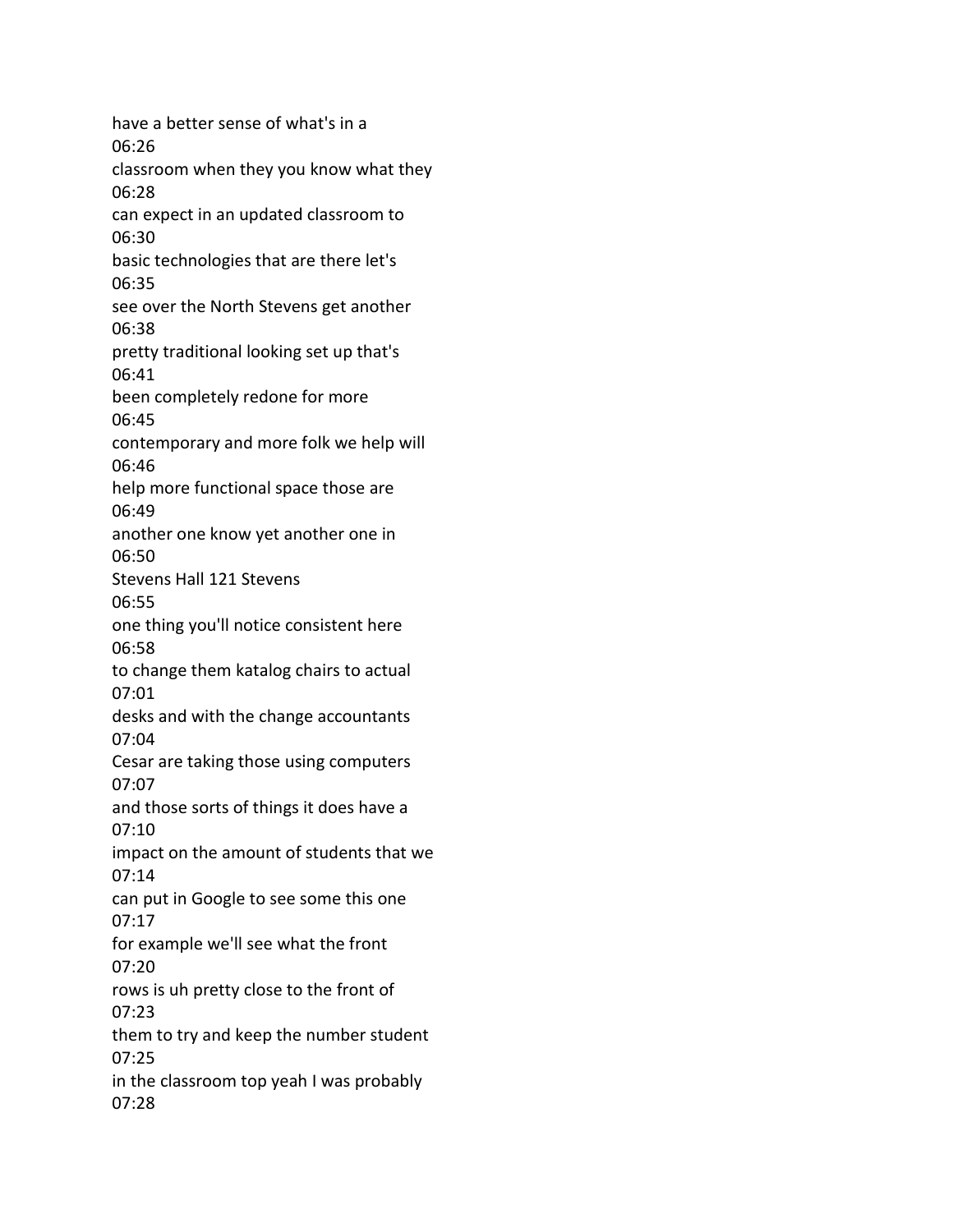more complimenting this room but I 07:31 suspect this has a few less seats than 07:33 it did when I talk yeah so there's this 07:36 kind of give and take if you will yeah 07:40 just one of the variables you were 07:42 trying to manage in other words this was 07:45 in center Stevens classroom now more 07:50 contemporary kind of conference small 07:53 conference room for small seminar etc 07:55 type of classroom within our technology 07:58 technologies available hi so this is 08:05 kind of a little bit of a landscape 08:06 right so there are 111 classrooms that 08:09 are controlled if you will by a student 08:13 records right so those are the ones that 08:15 get assigned please rate you know 08:18 obviously for teaching well then there's 08:21 another 148 classrooms that are used 08:25 exclusively by maybe one or a small 08:28 number of departments and aren't 08:30 controlled by the central student 08:33 records so that's one of the challenges 08:39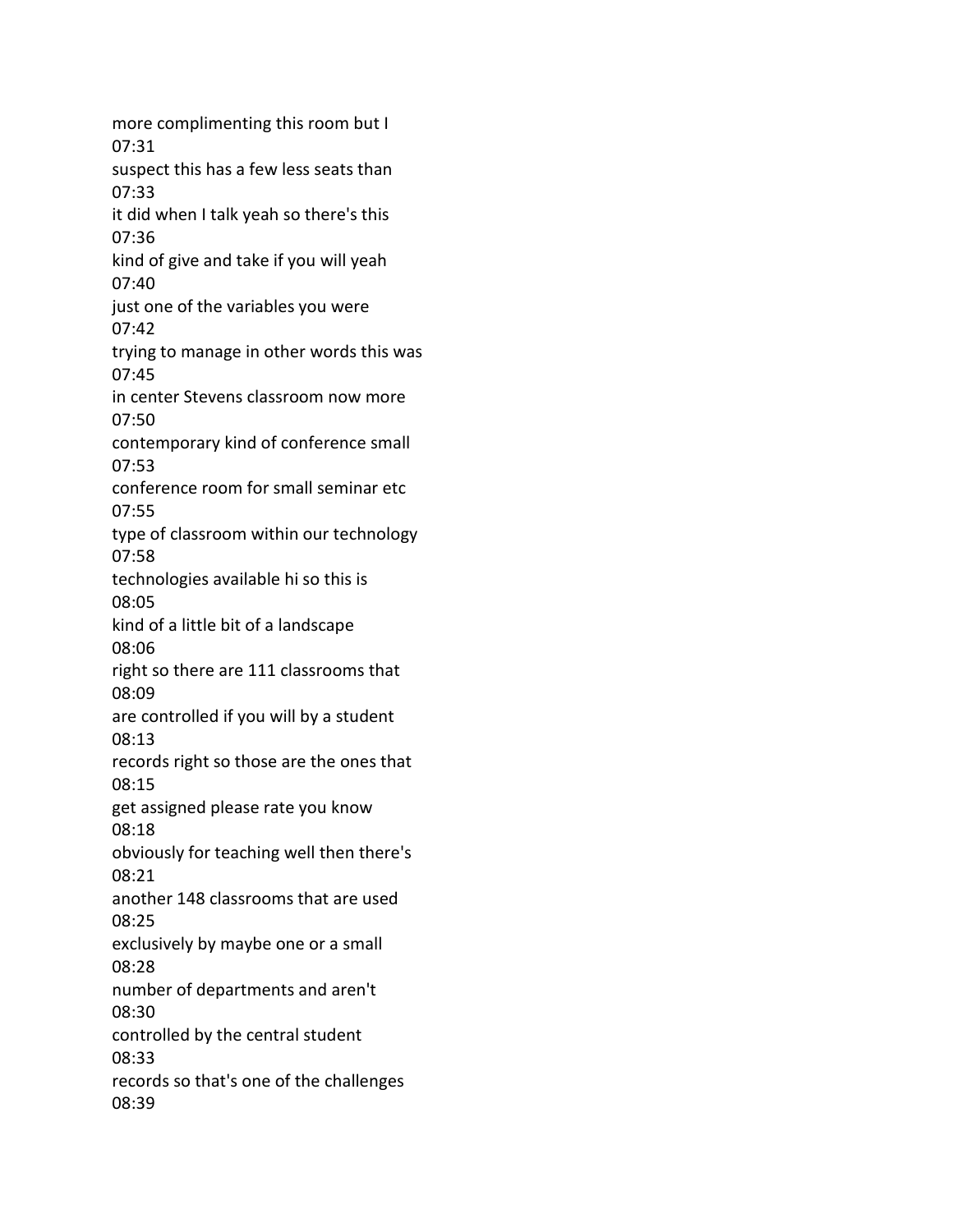and again talk later a little bit about 08:43 moving forward that's what what a little 08:44 bit of wrinkles that we've had to kind 08:46 of work through what else makes us work 08:51 there variety things that make this work 08:53 you know interesting challenging some of 08:57 it is as stored already alluded to that 09:00 you know the technologies are constantly 09:01 changing so there's always it's always a 09:04 game to say up are as close to up as we 09:07 as 09:08 can but there are different tools are 09:11 different you know different pedigo geez 09:14 that our faculty need to want to need to 09:17 use there's obviously variations in 09:20 classroom sizes there's variations in 09:25 you know what technologies what faculty 09:28 members want our use that all make this 09:31 you know a bit of a a bit of a trick 09:39 facilities needs to work with IT right 09:44 the university could end up and probably 09:47 historically someone could give me 09:49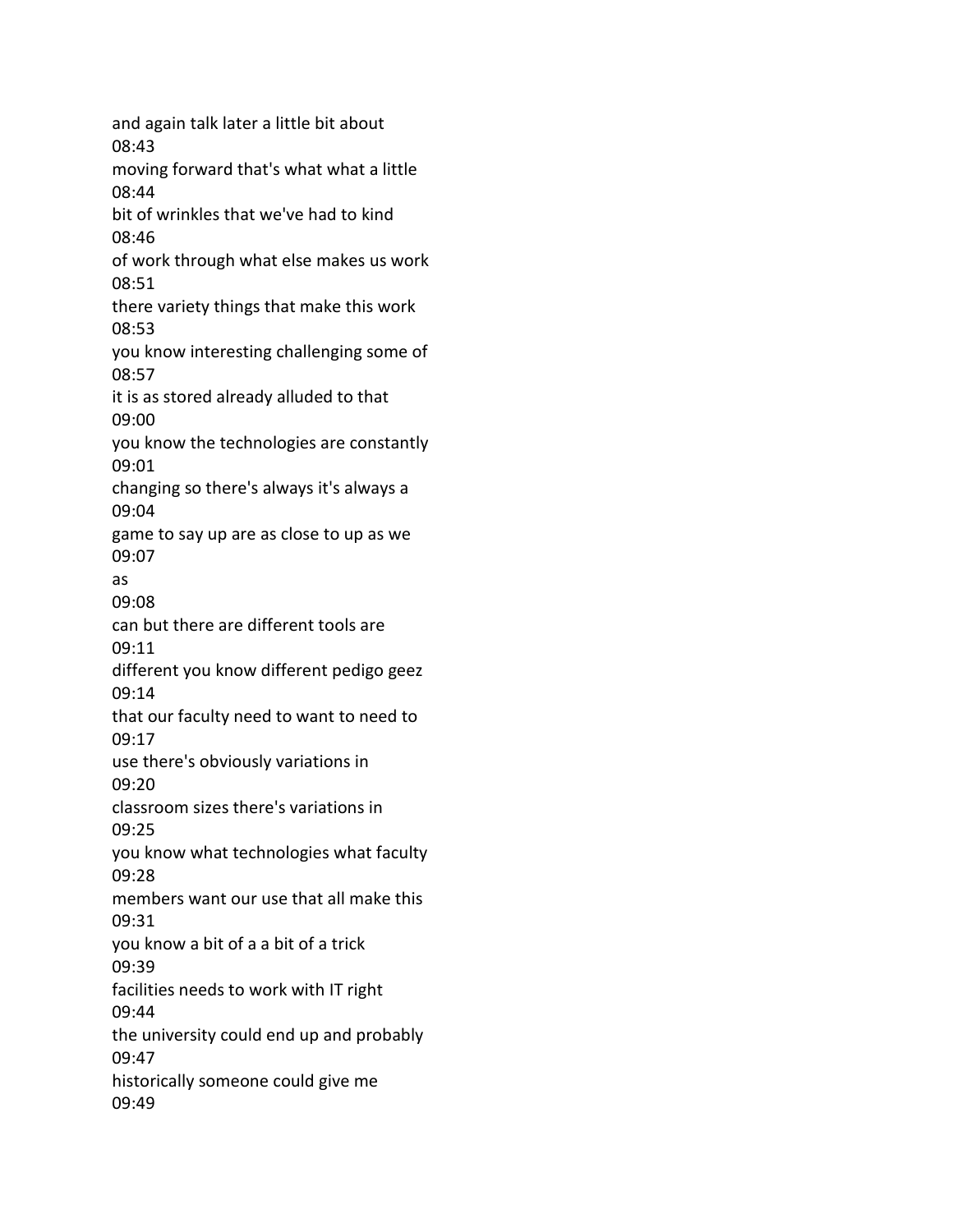examples where we have worked done it in 09:52 the wrong order so we did a lot of great 09:54 cool work and then said oh the IT will 09:56 not possibly work in that time to undo 09:58 it or so there is that that's one of the 10:02 one of the things that's a challenge 10:05 there's the staying on top of things 10:08 throughout the year right there's a plan 10:11 schedule but then there's the things 10:14 that break fall apart good water damage 10:18 etc most of the big projects for obvious 10:22 reasons get planned in the summer and 10:23 then to somewhat of a lesser extent in 10:26 the winter break and again that presents 10:28 its its scheduling challenges and I give 10:34 examples but I know for sure there are 10:36 times the facilities has a nice plan for 10:38 summer and someone like me or someone 10:41 over in lemon Alice's I'm sorry but this 10:43 is now our top priority we have to get 10:45 this done for XYZ reason facilities and 10:49 that's to re-examine so it there's a lot 10:56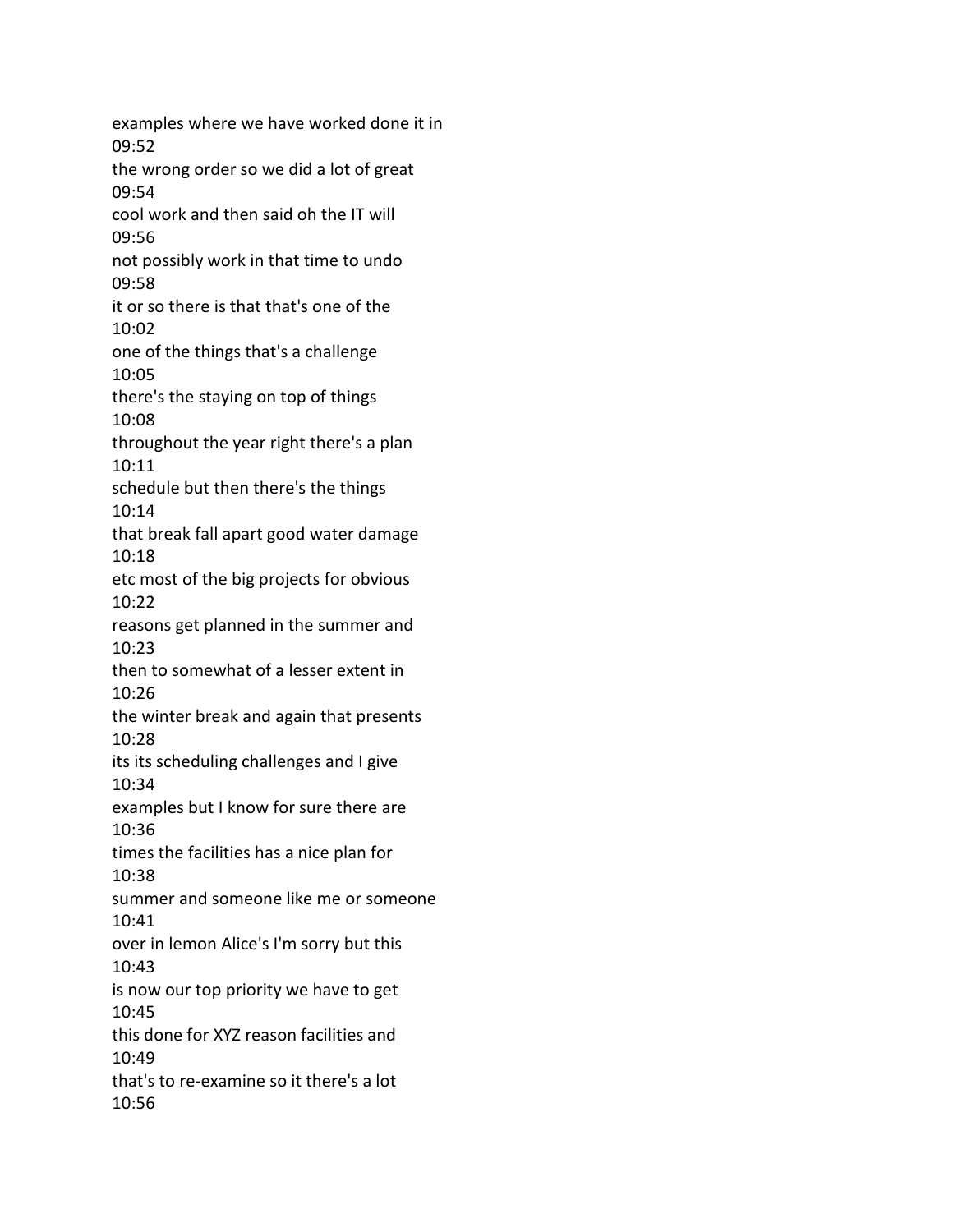of trucks and challenges to doing this 11:00 you know efficiently in terms of time 11:03 but resource management is everyone 11:05 knows here we have you know X minus 11:08 amount of resources and we have whatever 11:11 it is 2x or something larger than X 11:13 needs and so we're you know in this this 11:18 area as well as most we're constantly 11:20 sort of looking to say are we using this 11:22 in the best way are we sequencing the 11:24 work are we are we taking advantage of 11:30 our our resources in the best way all 11:33 right so now we shift a little bit in 11:35 terms of what how we were trying to do 11:39 this rationally about three years ago 11:42 again Jeff st. John and I were 11:45 relatively new to our jobs or they 11:48 working with facilities having 11:50 conversations having conversations with 11:52 the deans group with faculty groups 11:54 hearing about challenges and concerns 11:56 you know what you learn in 11:58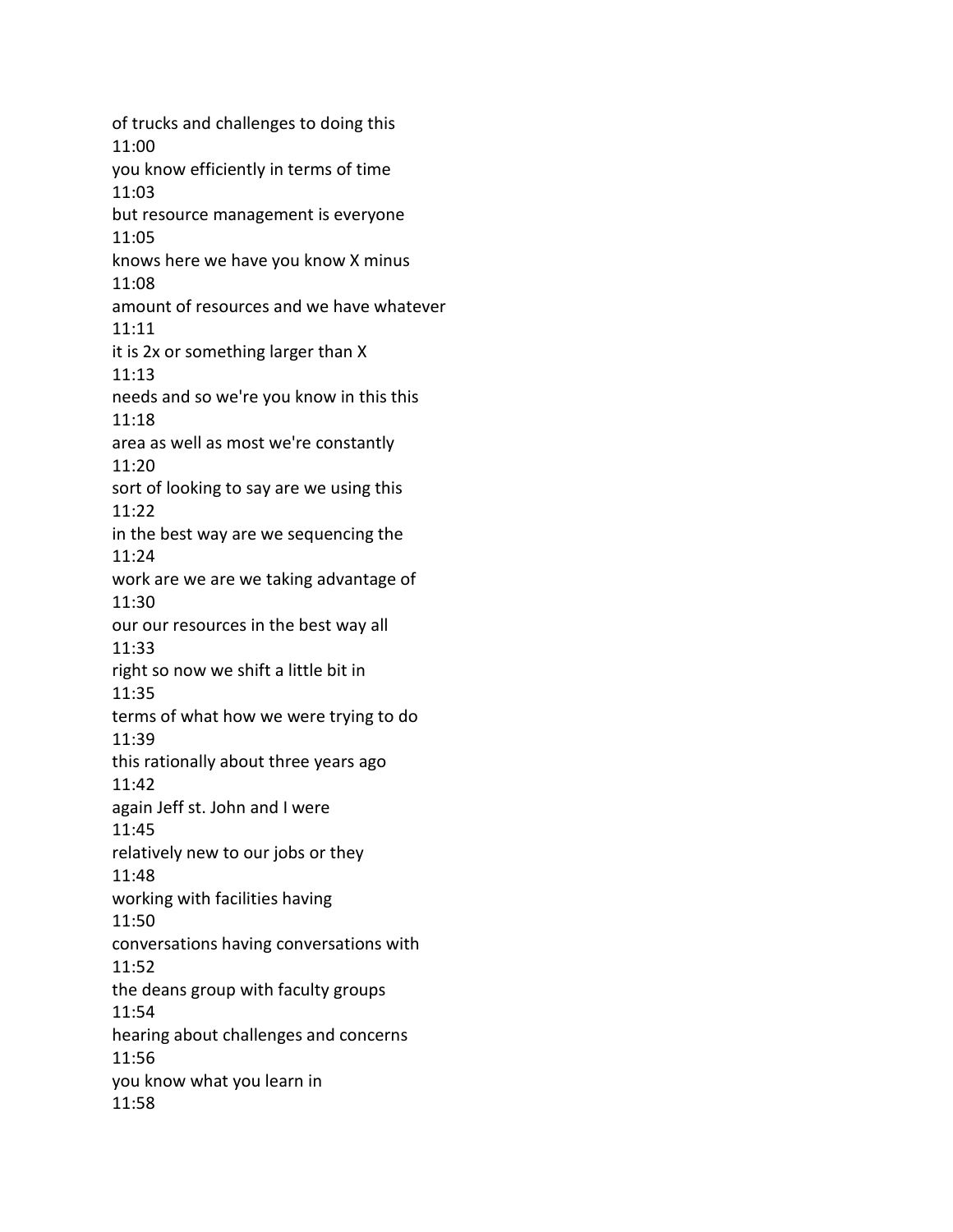administration 101 formal committee 12:00 right so we did look at that as part of 12:04 the solution this particular committee 12:07 the space management committee is pretty 12:10 large but i do want to flash up the 12:12 membership because i wanted to see that 12:13 we are trying to reach out broadly right 12:16 there folks we need who have to be part 12:20 of this conversation from facilities 12:22 there are folks we need from IT we want 12:27 to make sure there is faculty boys here 12:29 so we have faculty representatives we 12:30 primarily worked with this faculty 12:33 senate to get representatives from the 12:36 faculty into these into these 12:38 discussions there's representation from 12:42 my office there's folks around in you 12:45 know safety and environment in this this 12:49 group is kind of their job and getting a 12:52 last Jeff to jump in to buy it that's 12:53 right there their job is to take the big 12:56 picture view to be bringing in data 12:58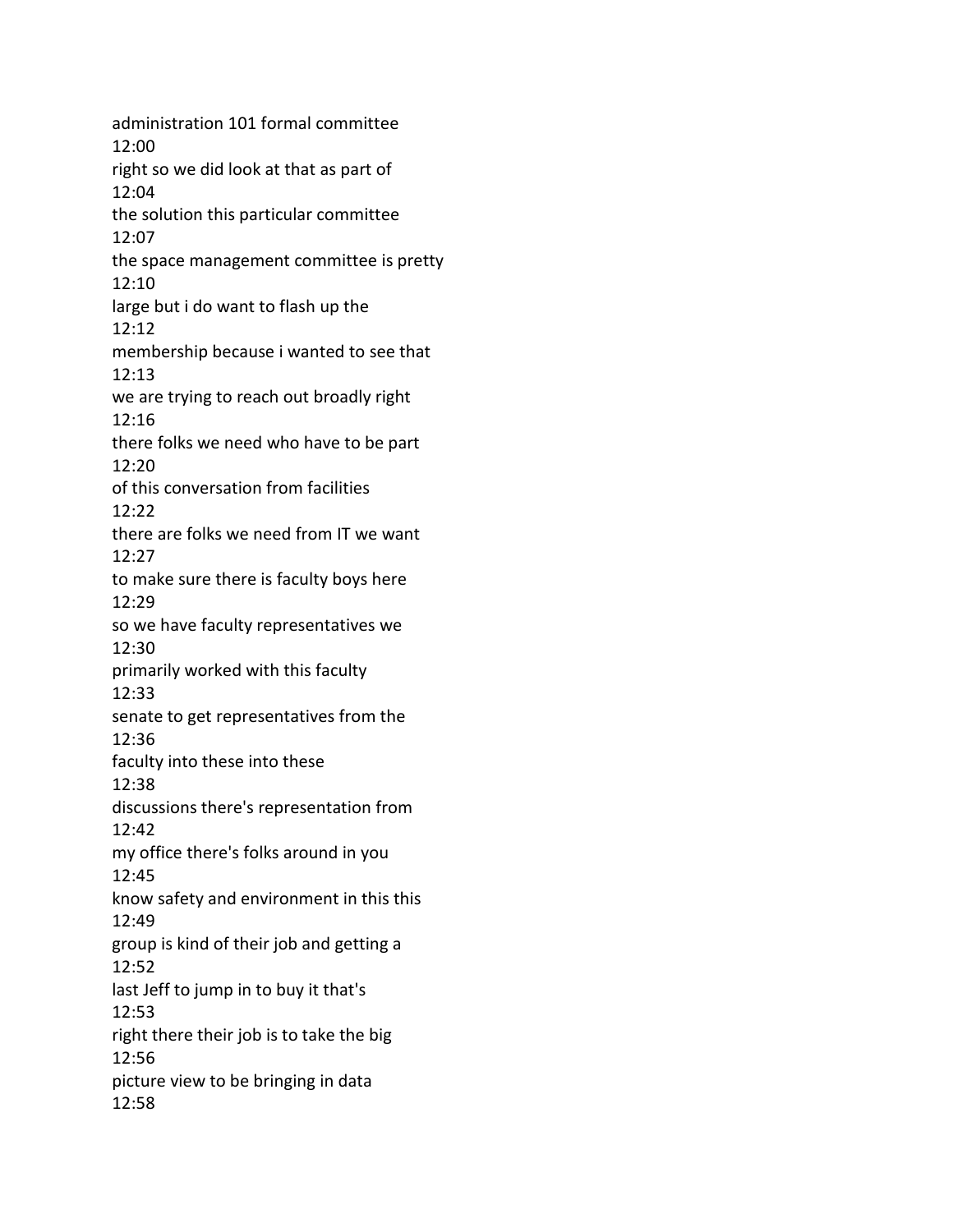information that's why we're so 13:01 inclusive in the committee is to gather 13:05 you know the information about the whole 13:08 you know breadth of the the campus to 13:13 make some sense of that and just at 13:15 least start the conversations around 13:17 okay how are we going to prioritize how 13:20 are we going to move forward to address 13:23 as many needs as we possibly can within 13:25 the resource constraints that we have 13:26 timetables that we have to work in but 13:30 I'm sure you've all been on committees 13:32 and stuff so this is a big group to 13:33 really get things done right so we 13:36 realized okay that this is important for 13:39 one part of what we're trying to 13:40 accomplish which is bring the campus 13:43 community into the conversation access 13:47 the information that we need so that we 13:50 at least have a good starting point but 13:52 it's not really the right size and 13:54 makeup to say let's build a schedule for 13:57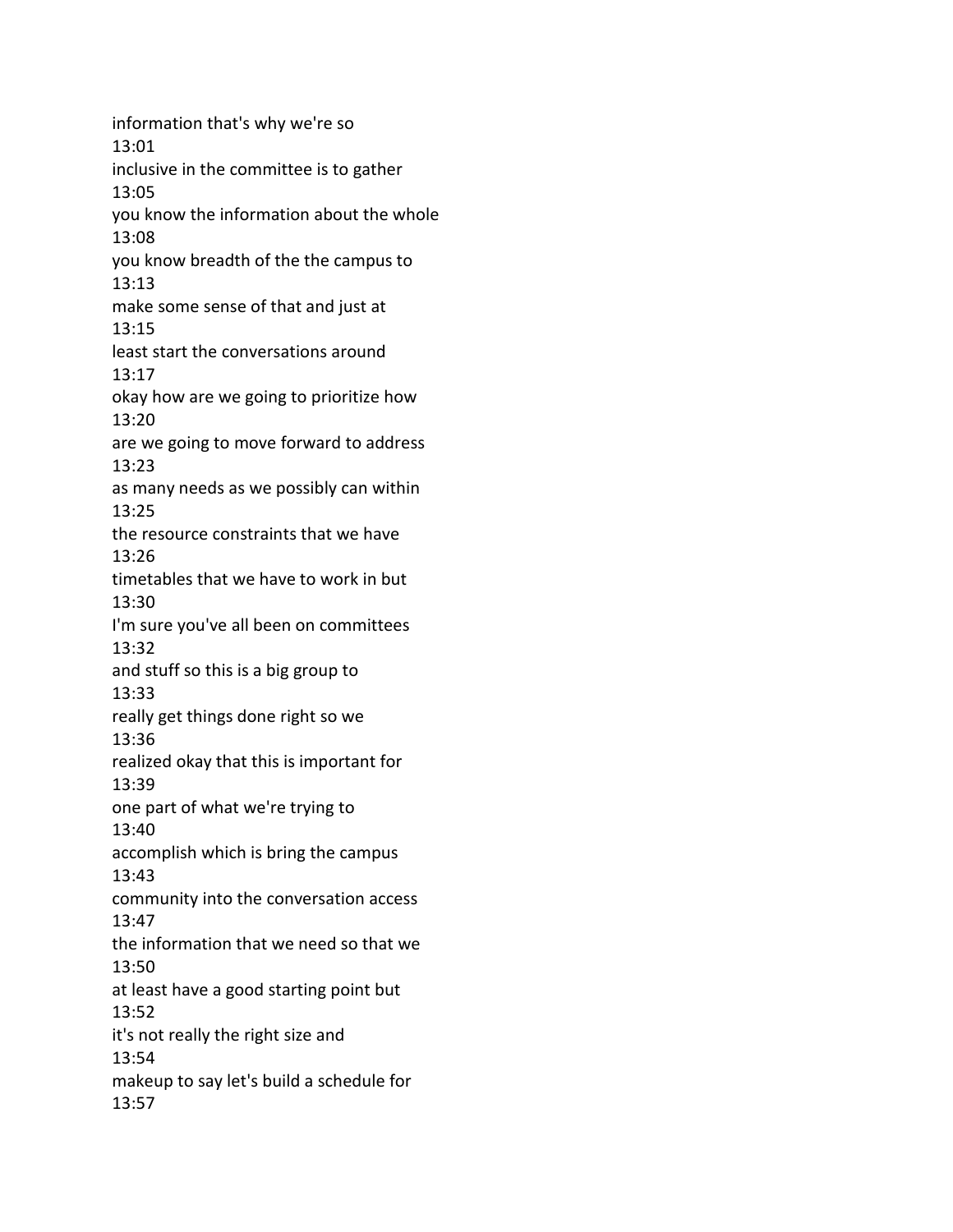summer of 2017 what are we going to do 13:59 in May June July how long this will take 14:02 and how much will it cost and what's the 14:04 estimates to get down to the work so 14:06 then we have the smaller leaner meaner 14:10 paint and polish committee this group is 14:14 charged with really executing moving 14:17 things for they start meeting in October 14:19 and meet monthly right through April and 14:22 you know a big chunk of what they're 14:25 doing is planning the summers projects 14:29 right now there I think they're also 14:30 doing some other things around oh we got 14:32 a problem here we have to solve now you 14:36 know things that have come up etc but a 14:40 lot of it is taking and again 14:41 communicating you'll see some 14:43 overlapping membership between this and 14:44 the larger committee they say okay 14:46 here's the big date here's the data 14:48 we've gotten here's what we've heard now 14:50 let's get down to the figuring out of 14:54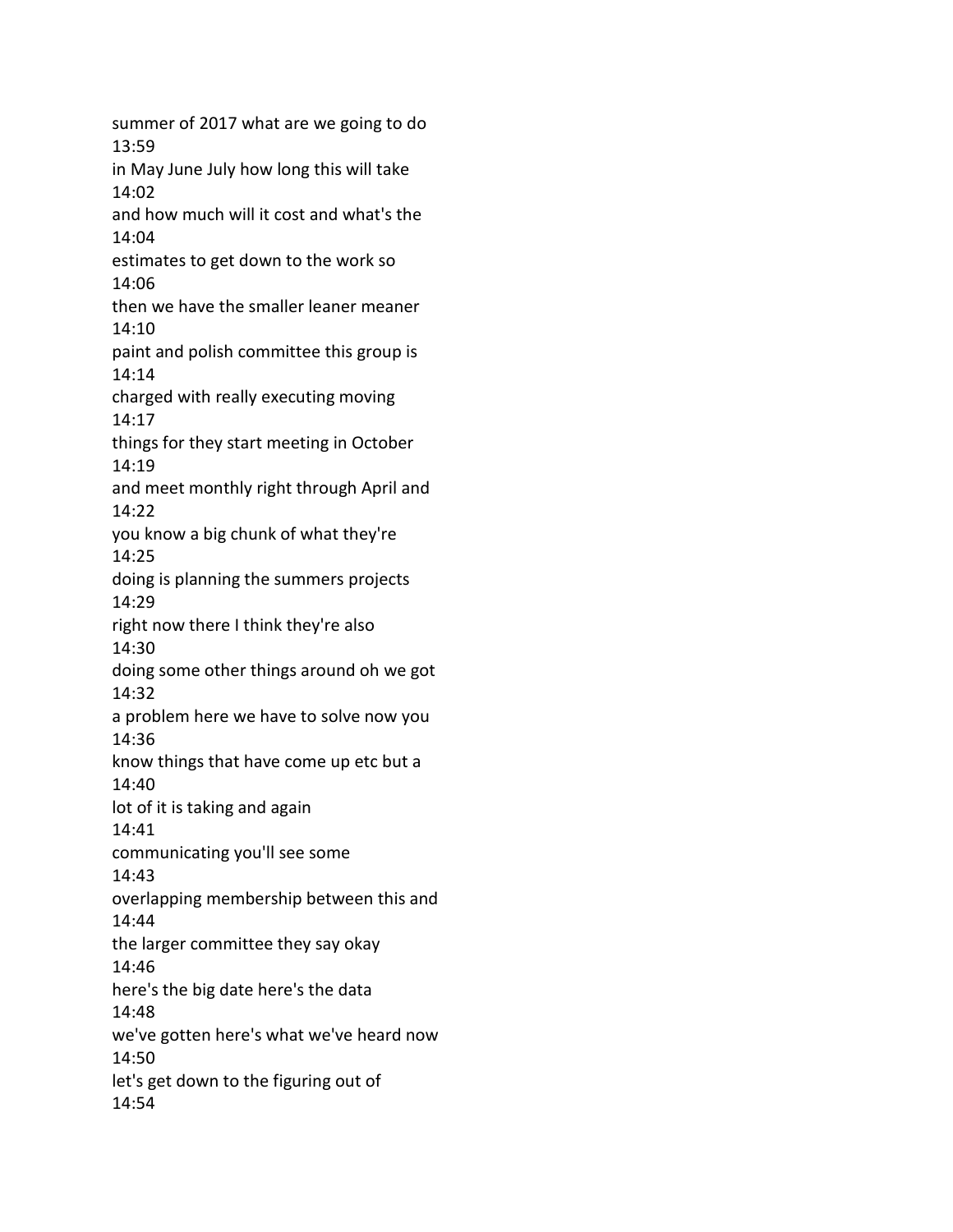how we're going to address this i was 14:57 jus Jeff hear that you're on well but 14:59 what would you add to my descriptions of 15:01 these I would only have it we got a 15:04 Peter Schilling title wrong is not the 15:06 place Tony 15:09 here is the executive director of 15:11 innovation in teaching and learning on 15:13 campus and Monique here's the associate 15:15 provost to be LOL there is not going to 15:21 talk to her to a 70 15:27 thank you know what they are Stewart and 15:31 his team uses me Sarah Henry Peter for 15:36 the hussy to offer the non facilities 15:39 perspectives on priorities and then we 15:42 were 15:45 13 then build out mmm nike workflow 15:51 priorities how we're going to punch out 15:54 the project there it is and i think the 15:57 other dynamic for this which is probably 15:59 the most important one is we search for 16:02 funding and a lot of those funding 16:06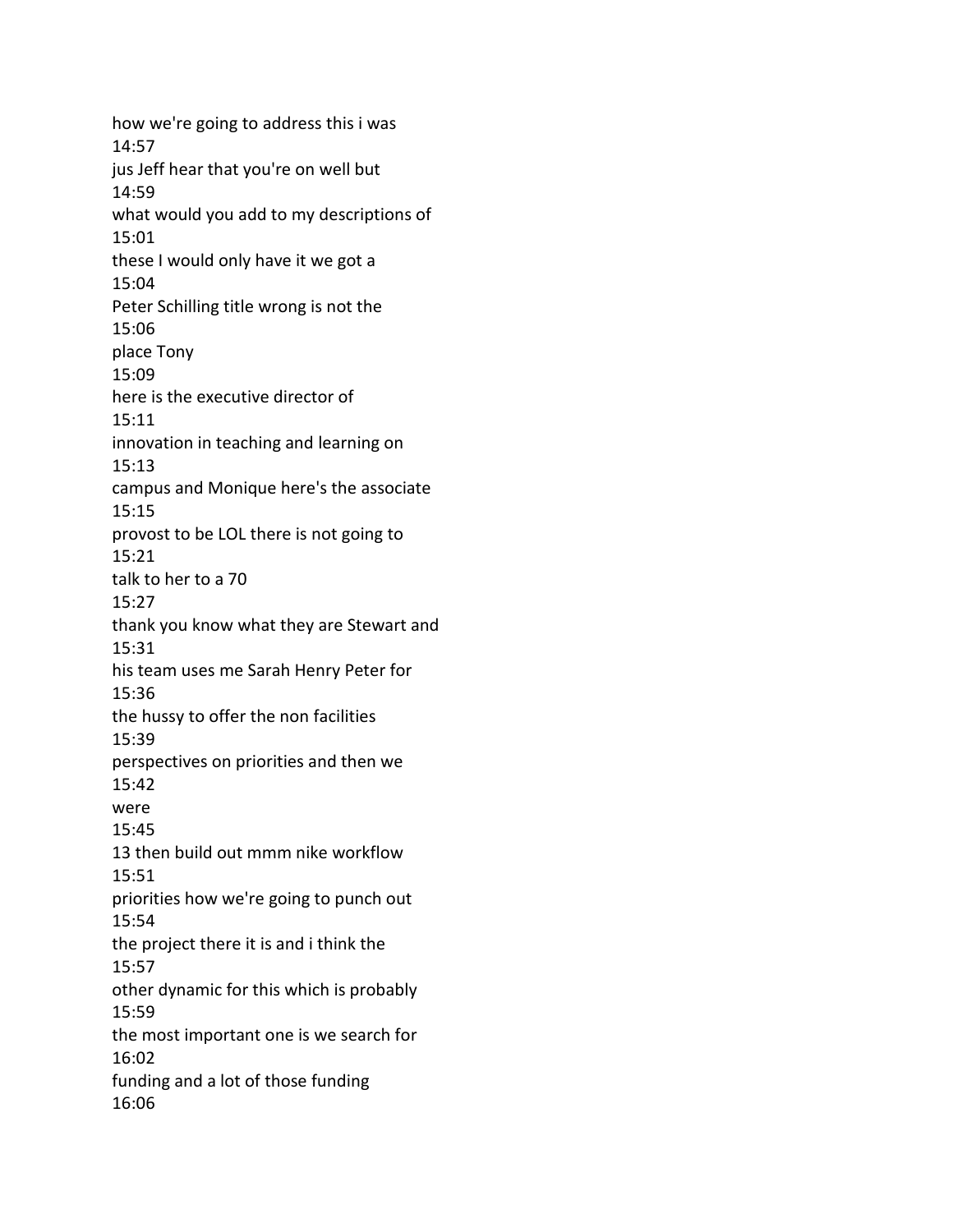sources like this group that you use for 16:08 the summer have some specific parameters 16:11 to predict some of the money you spent 16:15 the summer was left over from the stem 16:16 bond so it could only be used for this 16:19 sort of set of purposes and then other 16:23 funding sources the wrong is up trying 16:25 to find funding sources come that we 16:28 could use for other things we're trying 16:31 to prioritize the work funding source 16:34 with the priorities and the emerging 16:37 issues and it's really a dynamic group 16:40 tonight we're going to see some examples 16:43 congress's than that and again they try 16:47 to take the institution priorities that 16:50 we're here on the committee imagine me 16:52 to drive thank you that is an important 16:57 piece of this is that this committee is 17:00 opportunistic right is looking for how 17:02 do we leverage this source against this 17:04 resource how to make sure where you know 17:07 bringing to the table you know as much 17:10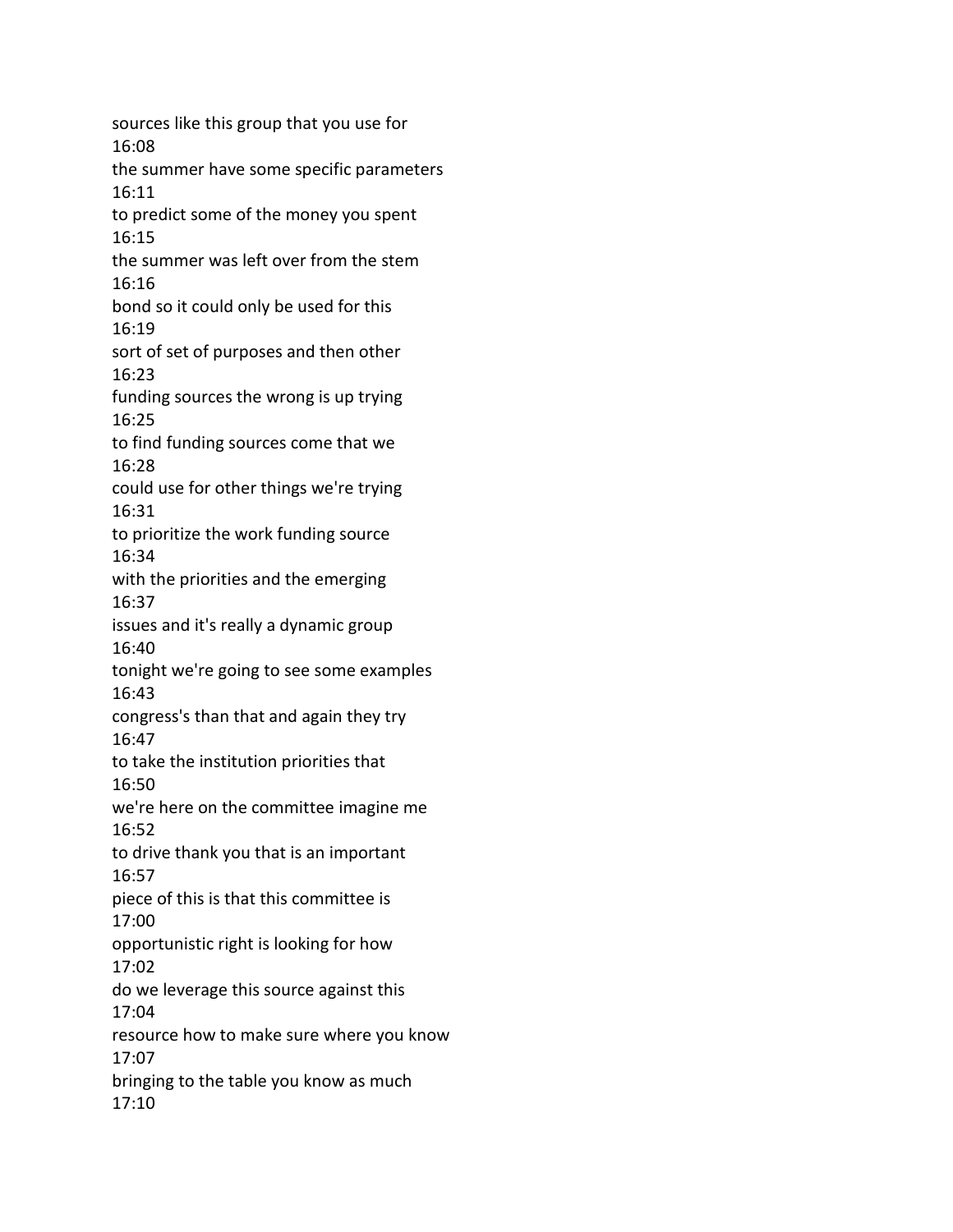as we can to try to dresses and the 17:12 bondage was a good example now because 17:14 work was done you know efficiently below 17:18 budget there then was bond money that 17:21 came forward now two years before that 17:23 we couldn't have counted on that money 17:24 being there right we didn't know that 17:26 but that changed the picture and allowed 17:28 for to look at things in a different way 17:30 I think in Jeff summarizes well to see 17:33 academics it's sort of saying hey we 17:34 want this and sillies folks say well 17:37 okay here's a dose of reality wake up 17:39 you know but but also bring in saying 17:41 okay here here's what we can do right 17:43 and I'll by the way here's some 17:44 additional sources that we felt one of 17:47 the issues that you know can see me 17:50 puzzles how did you prioritize that how 17:51 to do you know little haul 130 get on 17:54 the list why didn't my place get on the 17:55 list and you know to be frank typically 17:58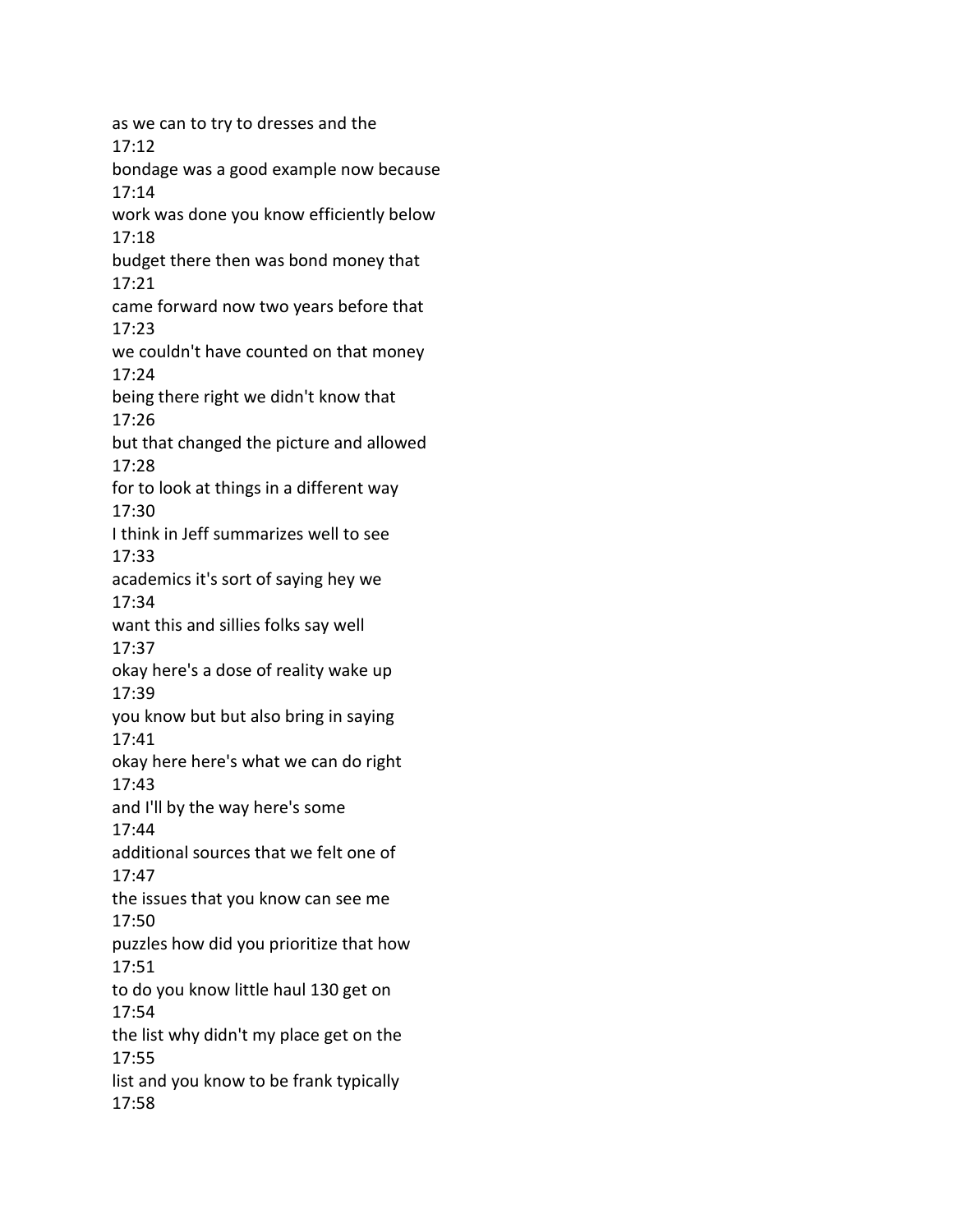there's not a short answer right it is 18:01 okay what are the institution's needs 18:03 one of the usage patterns but it's also 18:06 what money can we bring to the table is 18:08 the bond money always has some 18:12 restrictions on there are things we just 18:14 cannot do with bond money we would be 18:16 you know breaking a law if we did if we 18:19 did that there are monies that Dean's 18:22 will bring in and say look this is a 18:24 priority for for my operation and that 18:29 changes that or it's a factor in the 18:30 discussion right okay if we can leverage 18:32 some of this money with the central 18:34 money well then we get we the whole 18:36 campus gets a bigger bang for the buck 18:37 so it is often hard to say well here's 18:40 exactly here's our here's our list of 18:42 classrooms and we have 100 18:44 148 your number 27 on the list and you 18:48 know it's a it's a fluid fluid operation 18:52 and I think that's a good thing I don't 18:53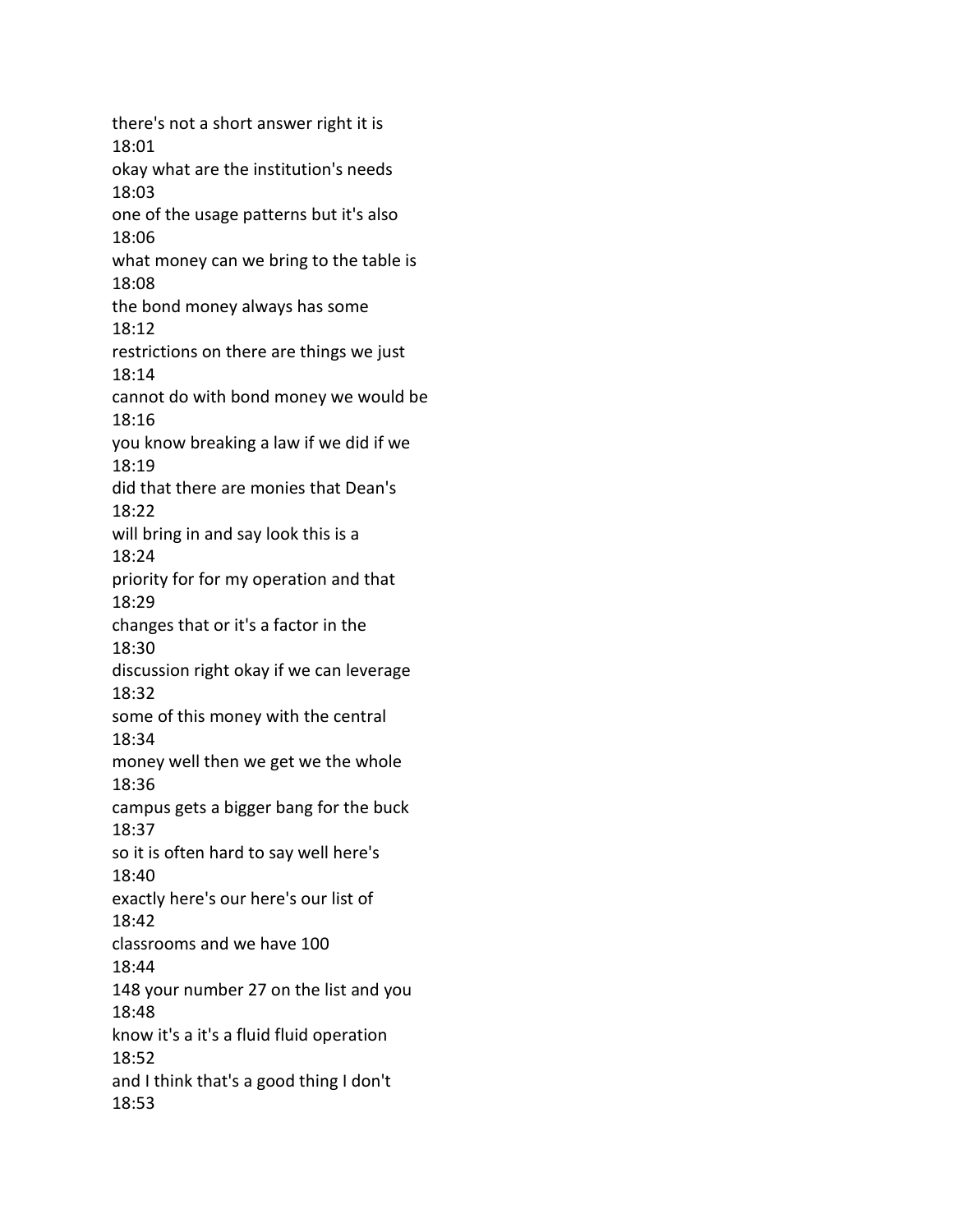say that apologetically that's a good 18:55 thing because again it's a way that we 18:56 try to maximize our use of resources so 19:02 how's it supposed to work right so 19:04 there's a problem concerning issue 19:08 request you know can come these are the 19:13 typical sources the typical although not 19:16 exclusive pathway is from faculty to 19:21 their chair to their Dean up to this up 19:23 to this committee but that doesn't 19:25 exclude if a faculty member who's on 19:27 that broader committee i showed you 19:29 brings up an issue that committee 19:32 doesn't say take it back to your chair 19:33 and it has to work up the chain of 19:34 command we just know that our 19:36 communication systems are just not that 19:39 perfect record it's not it's maybe this 19:43 is a good a bad example it's not the 19:44 military you know we are more flexible 19:47 but that is the idea now again if a 19:50 faculty member bring something in and 19:51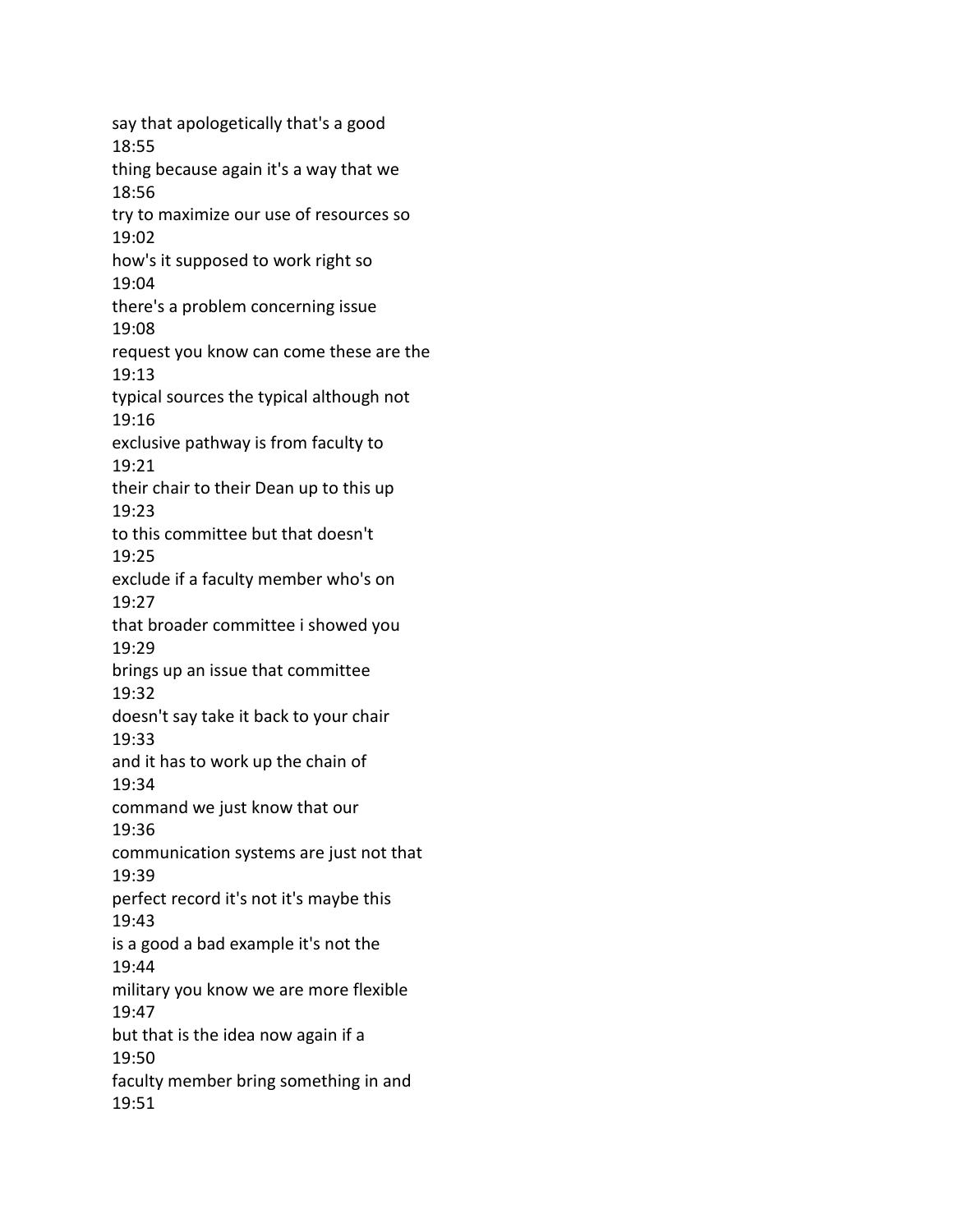gets this committee is gaining some 19:53 traction well certainly going to bring 19:54 the Dean into the conversation and the 19:56 chair in many cases into the 19:58 conversation before decisions are made 20:00 but we want them for me we want to try 20:02 to create as many options as we can if 20:04 you will for information to come in 20:09 facilities is also sort of in parallel 20:14 process hub talking to them to the 20:17 college's on Riddick 20:19 with that about all that and i would say 20:23 that we have the quest coming into 20:25 facilities every week a lot of those we 20:30 just hated either do or work with the 20:33 college's to get up the ones that we 20:37 think need to go back to a pop through 20:40 or in general process we send now over 20:43 to the face of anything and down from 20:46 Great Falls we do lots and lots of 20:50 weapon that smaller or may not 20:52 necessarily classroom related or our 20:55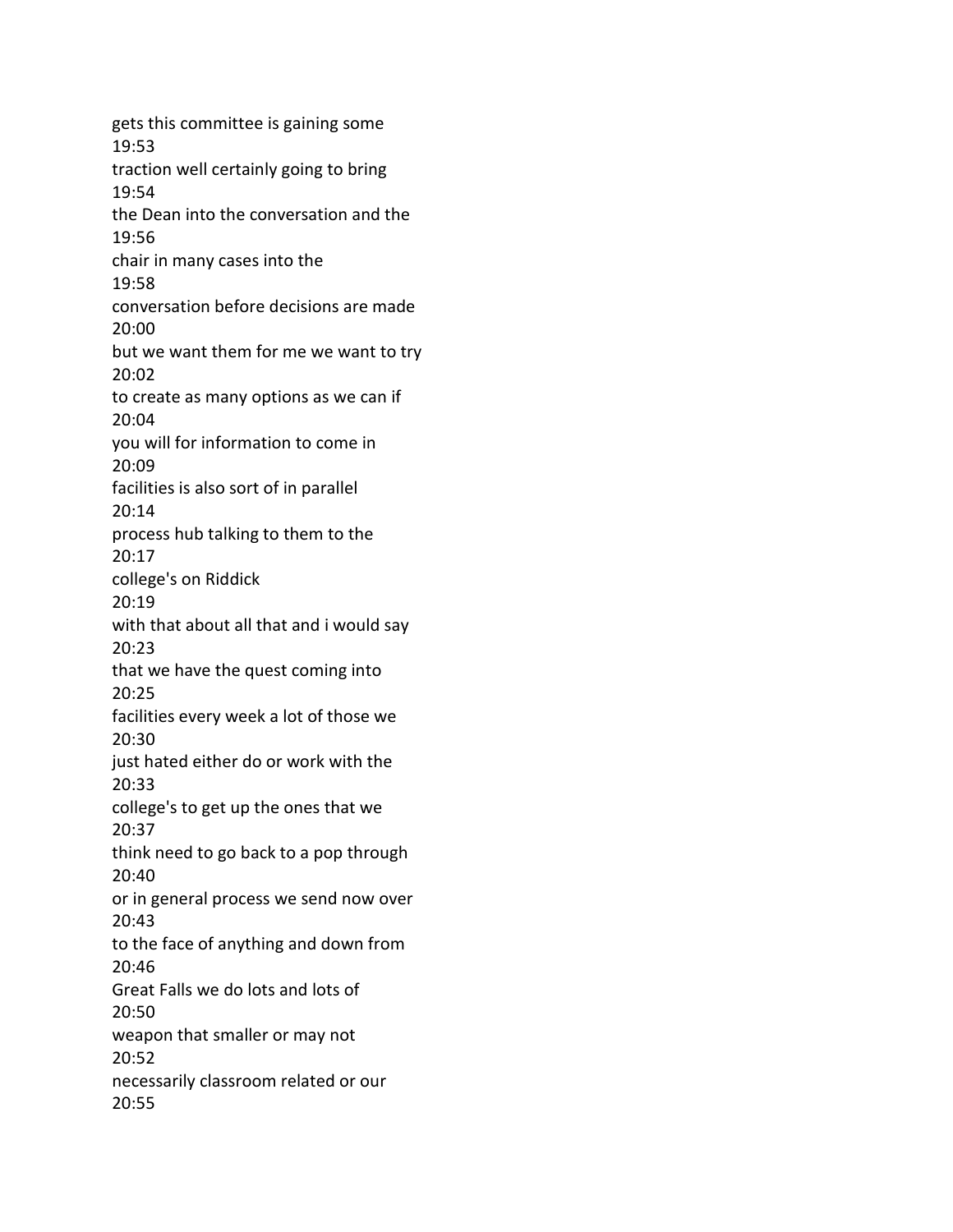research laboratory or more offices and 20:59 other face which we're standing they 21:02 don't they don't do that impressive 21:04 everything's going to go to the stars 21:06 place you will know space mental state 21:09 yeah that rise to that like okay as I 21:14 said they look at the gather information 21:16 the only meet once each semester right 21:18 so they gathered the information 21:20 reviewing things look at the resources 21:22 that are available collecting and 21:24 sharing the updates and then it goes on 21:26 to the paint and polish committee you 21:30 develop an endless develop what is our 21:32 plan as we move forward and again these 21:36 are the kind of guiding principles that 21:38 that the committee's goals if you all 21:41 the communities have the fact we have 21:43 the students have the resources that 21:45 they need are we getting at the highest 21:48 priority achieving the greatest return 21:51 on investment again sometimes these line 21:57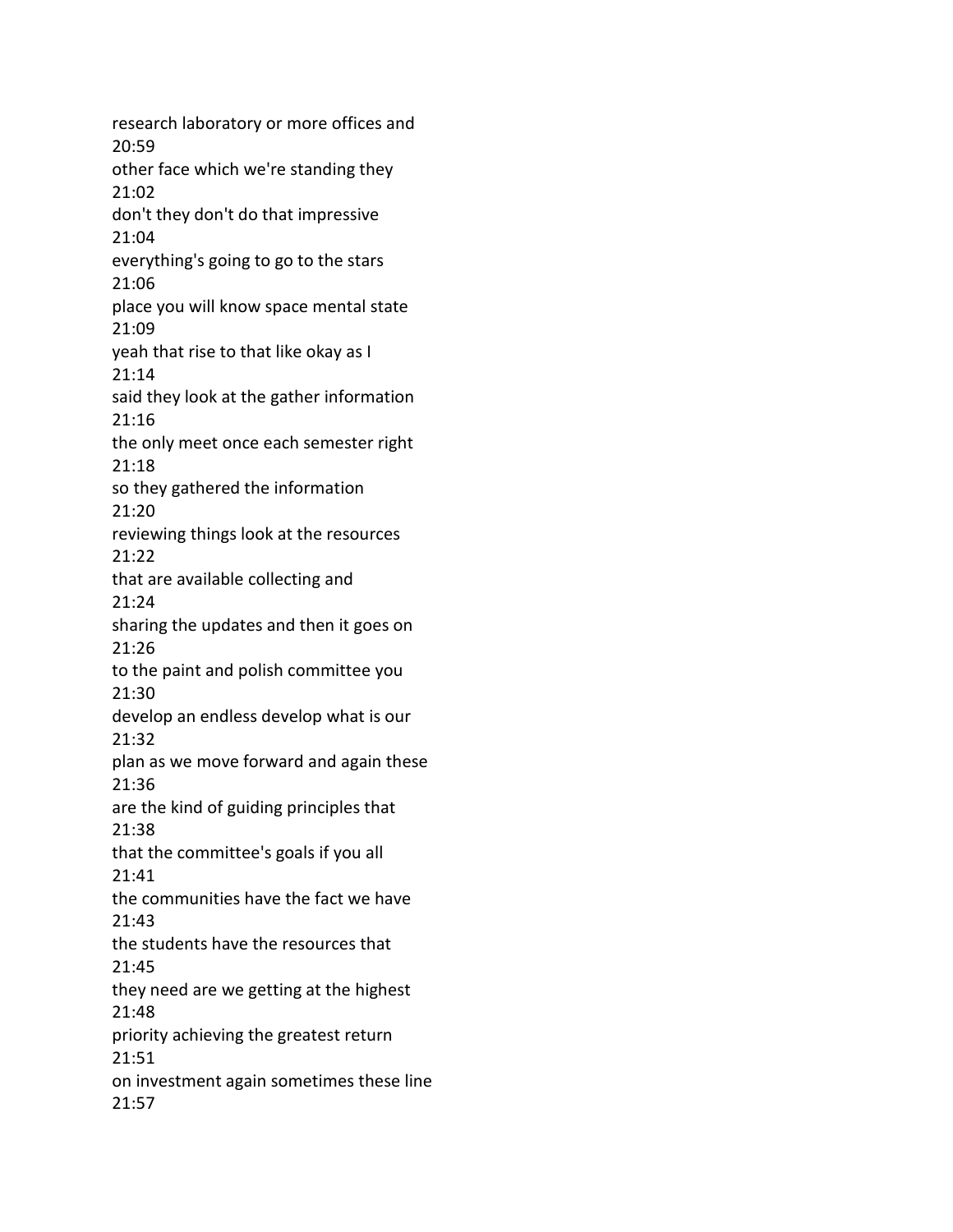up perfectly and sometimes they don't 21:58 like if you get a bigger return on 22:00 investment doing this and maybe it 22:02 wasn't the highest priority but because 22:04 we're gonna get to the big return we're 22:05 going to move it up and that's just the 22:06 reality of how we you get it we've got 22:09 to make decisions but those are the you 22:11 know the guiding goals in their decision 22:13 making okay so let's go again go back to 22:18 just just this last summer have been 22:22 some exciting things we have another I 22:24 think the phrase is smart classroom 22:27 and now in schaibles hall so we've had a 22:29 classroom in Estabrook hall what's the 22:34 number that 130 130 Estabrook hall there 22:37 are about 20 faculty who used it pretty 22:40 regularly what Peter Schilling did was 22:43 meet with those faculty get input from 22:45 them about what you know what was good 22:48 what we like it was working and then 22:50 Peter helped us working with facilities 22:54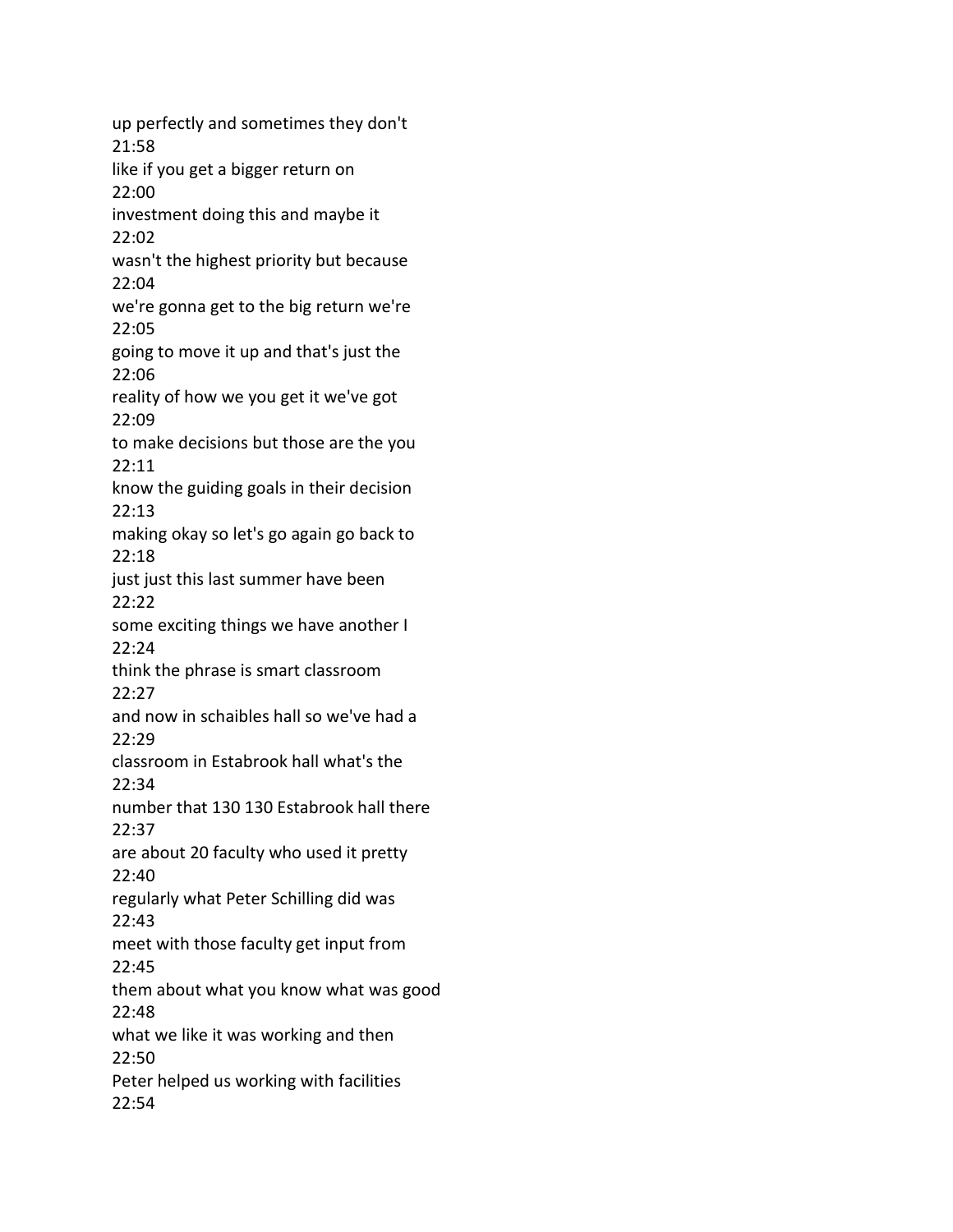and group to think through how do we 22:56 then create additional more smart 22:59 classroom so we've created a new one 23:01 here in inside lolz Hall you can see a 23:05 couple before pictures and the nice neat 23:08 after pictures I assume each of these 23:10 are screens for technology to fly shop 23:14 etc any other features that anyone want 23:18 to point out about these rooms Peter 23:19 anything with make sure said there to 23:22 the screen green channel so that the 23:24 students can work at each table and 23:27 themselves and activation control all 23:29 the screens from the center 23:38 another four hours of work we've done 23:40 Winslow Hall was passed this past summer 23:43 again taking some really spaced it was a 23:47 really rough shape and turning into 23:51 usable space I think jen kirkman wrong i 23:54 think it was 16 classrooms that went 23:56 through major renovations of summer one 23:58 was at the darling Marine Center and 15 24:01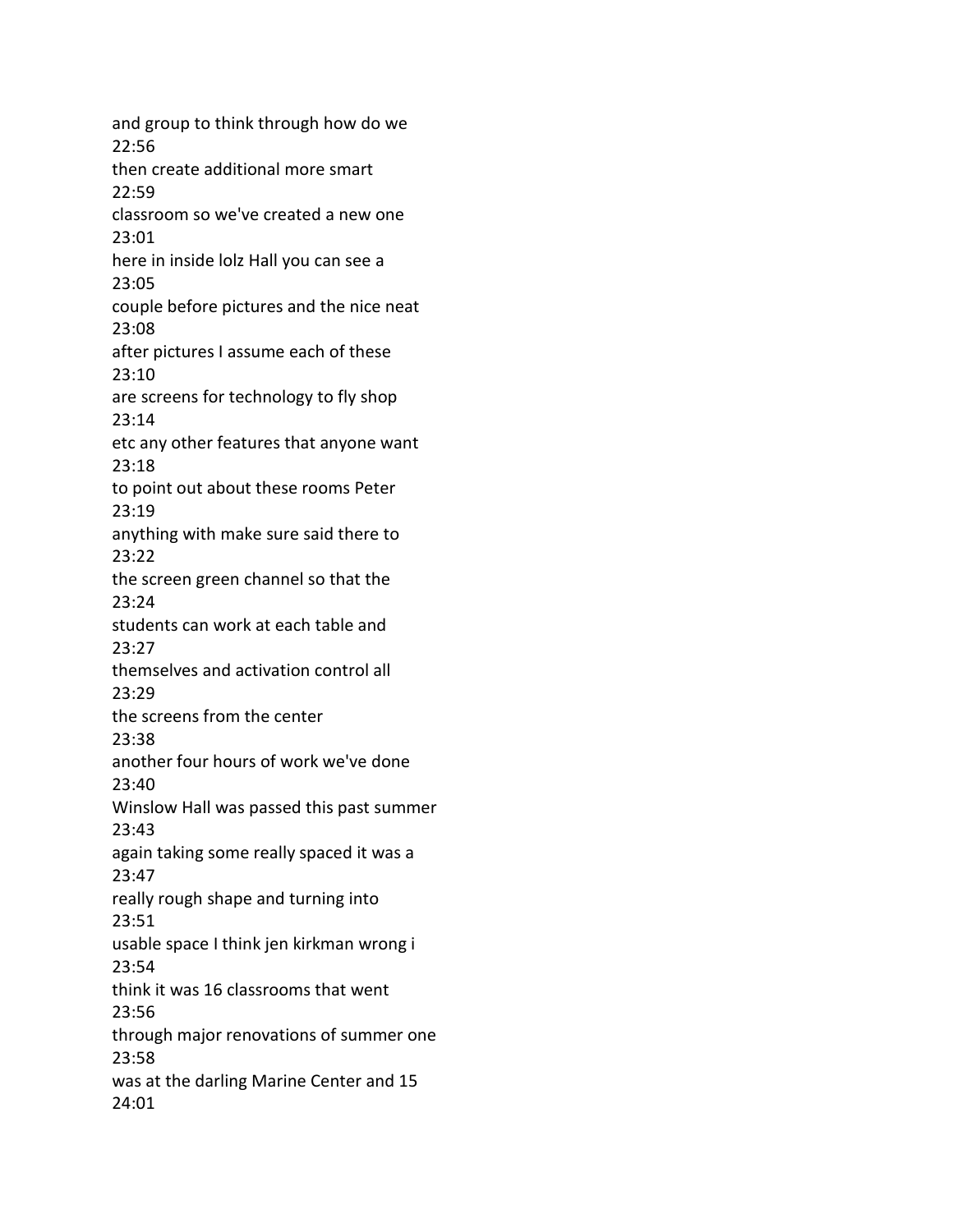were on the campus here that went over 24:02 one underwent the sort of large-scale 24:07 turnover renovations so this is a kind 24:16 of typical timeline as i already said 24:22 the paint polish committee they meet 24:23 from october to april they finalize the 24:28 plan in the spring they get their teams 24:31 sort and now robin with high tea and a 24:36 big piece is his this piece is getting 24:39 them the plan that IT and facilities 24:41 have a coordinated approach to working 24:45 and updating the classrooms the 24:48 philosophy has been to think about these 24:50 things together we're not are we would 24:55 prefer not to put you know the latest 24:58 greatest technology in a class that has 25:01 falling ceiling tiles and paint falling 25:03 off the wall so we're trying to do this 25:06 in concert so that so that you know when 25:10 we're in a classroom we feel like okay 25:11 that classroom is done we're not doing 25:14 it you know bit over here in a bit over 25:16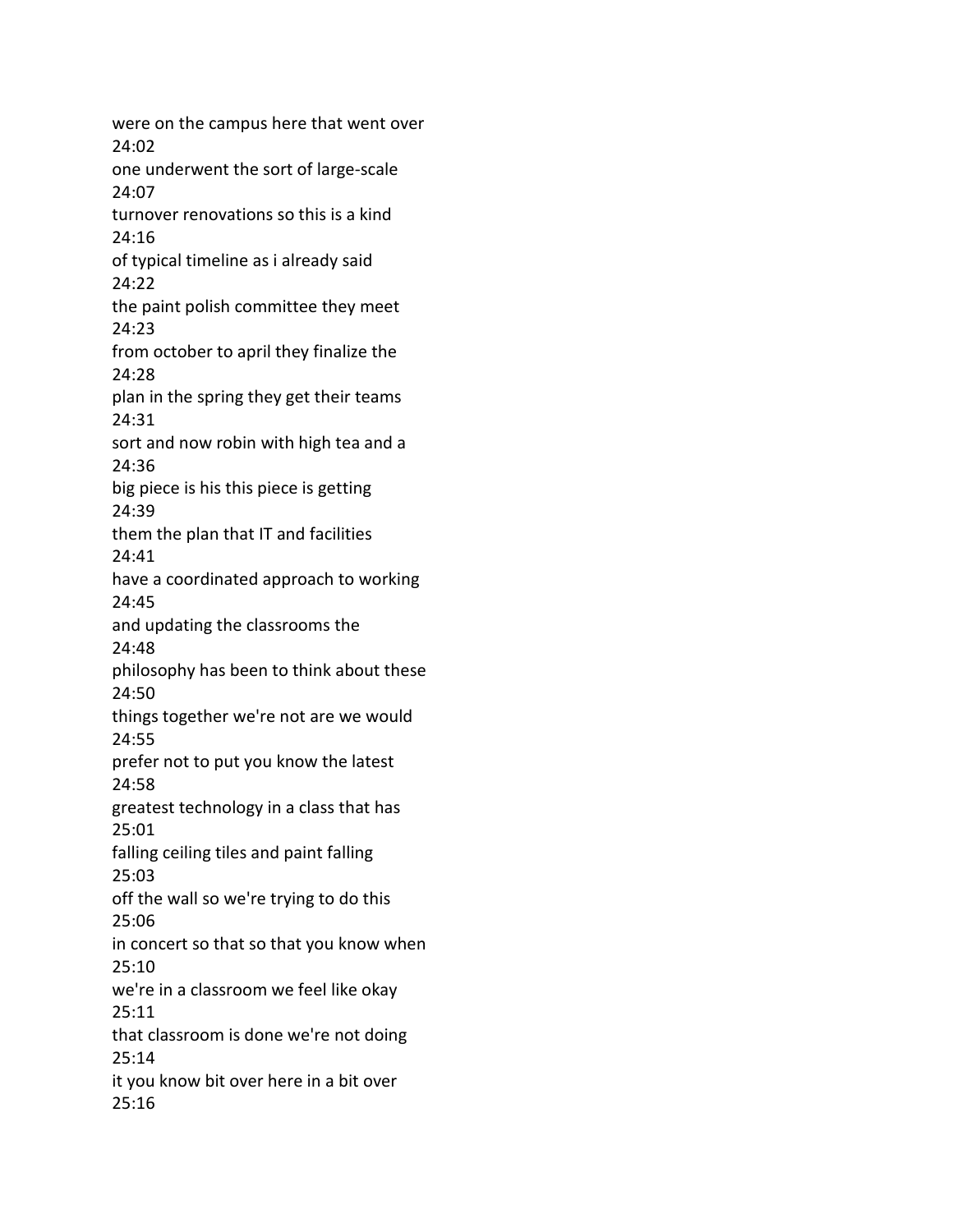there yeah and then the big time is in 25:20 the summers of course and everybody 25:21 wants their project done in the summer 25:22 and it's always a challenge to do a bit 25:29 stored in his team's when we were in the 25:30 back row there do fantastic work at 25:32 staying on top sometimes ahead getting a 25:35 little more done in the summer than in 25:36 then they anticipate but always 25:39 realistic and getting feedback about to 25:41 us about what can and can't can't be 25:43 done 25:48 so I talked to already a little bit 25:51 about communication you know again we're 25:56 relatively big place although Brad many 25:59 universities we're not that big but 26:00 we're pretty big operation you know what 26:04 we're trying to do this just talk today 26:06 is only a small piece of it is to have 26:10 you know a free and open exchange of 26:15 information about what the heck is going 26:17 on what the heck are we doing about it 26:18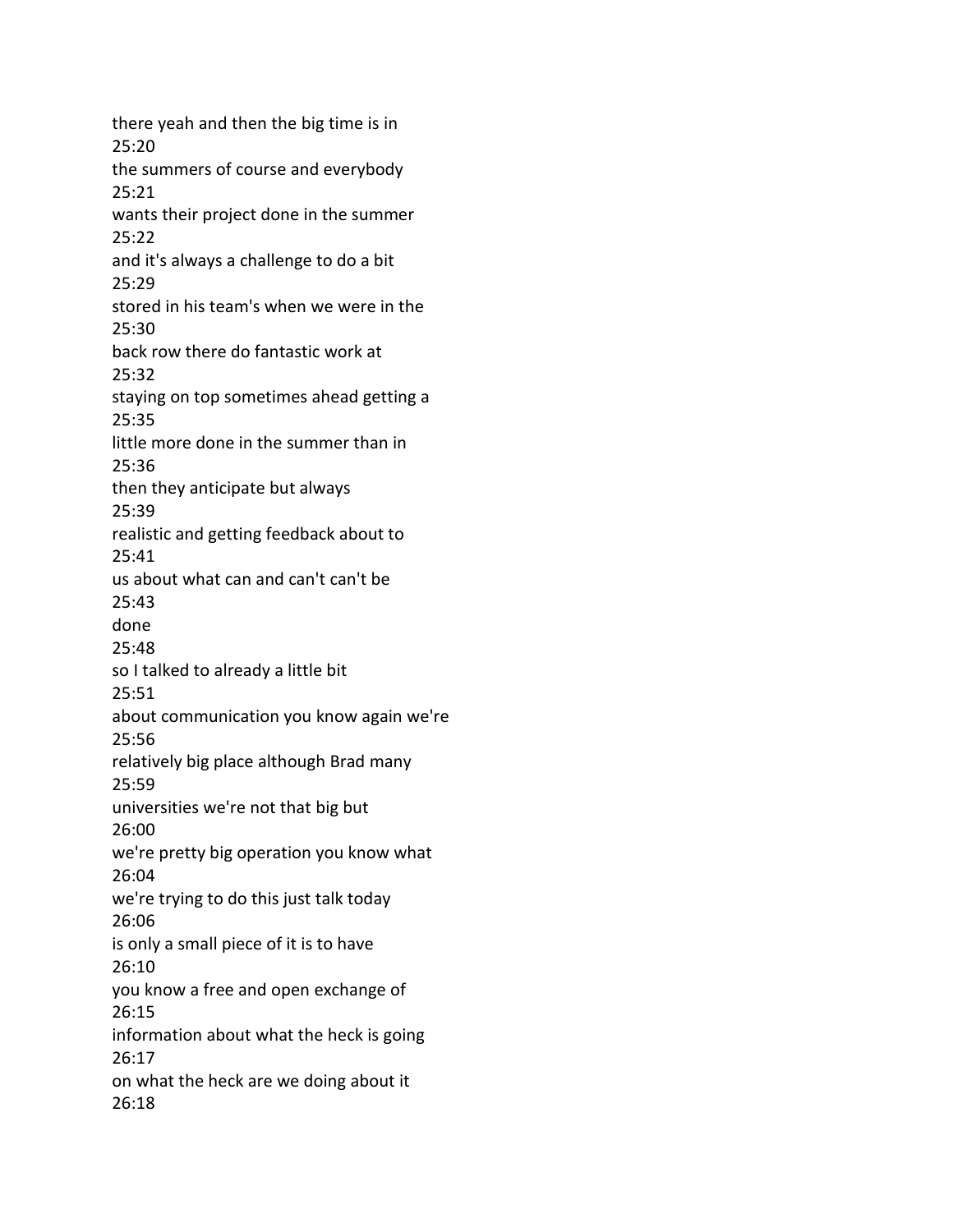so one keep in place is the role with 26:21 the associate dean's Jeff st. John you 26:25 know meets with that group every month 26:27 parte young they bring ideas concerns 26:30 issues to the table so when Robin are 26:33 updating is you already heard from 26:34 Stewart they're receiving you know 26:37 requests maybe daily or very regularly 26:39 and in managing as many of those as they 26:43 can on the spot immediately determining 26:45 which ones are larger need to come up 26:47 through there we talk we bring into the 26:52 dean's group about larger projects to 26:56 bring people on board i know they use as 26:58 an example when we had that stem bond 26:59 from 2013 of these when the money came 27:02 available you know that was limited by 27:05 the way the bond was written we had to 27:07 make sure that the majority of the 27:09 education in those classrooms were in 27:11 STEM disciplines but that's a pretty 27:14 broad area we have course had many more 27:17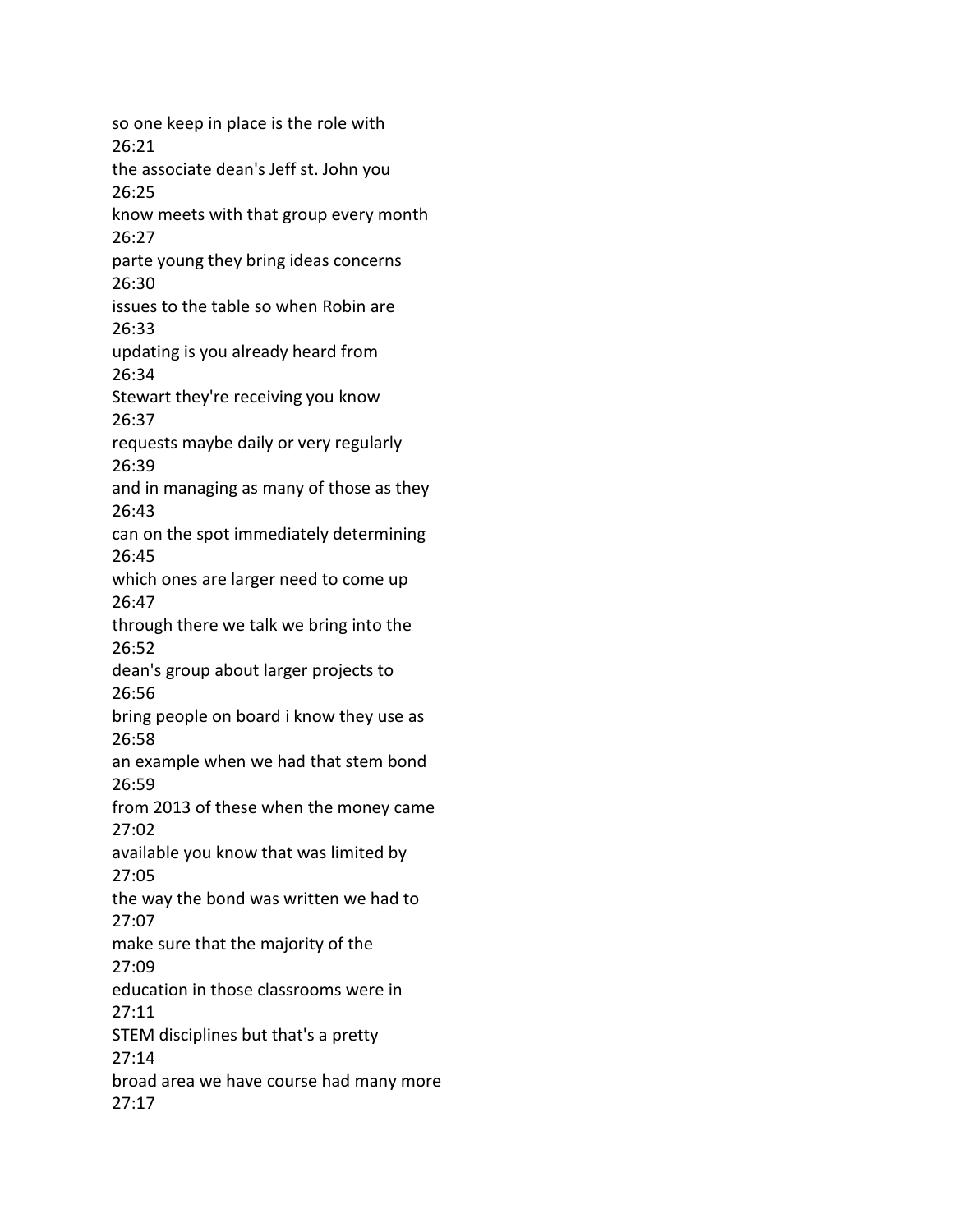areas than we could have we came forward 27:20 with lists we modified the list I think 27:21 you probably remember one Dean and 27:23 particularly felt very strongly about 27:24 how we had what we had put on and not 27:27 put on there it was fine it was a good 27:29 conversation and we get to understand 27:31 and revisited the way those classes were 27:34 prioritized we are trying to make folks 27:38 available I mean 27:40 you know I know most people try to check 27:42 the Provost website once a week or so 27:44 just to see what's heavy but if you are 27:47 curious it is posted on our website 27:49 here's what we've done here's what's on 27:51 you know the things that have been 27:53 accomplished get a sense of what's going 27:55 on we are trying to work closely with 27:57 the faculty you already saw we have 27:59 faculty representatives on the space 28:01 management committee and the Peyton 28:03 polish committee where the what if they 28:06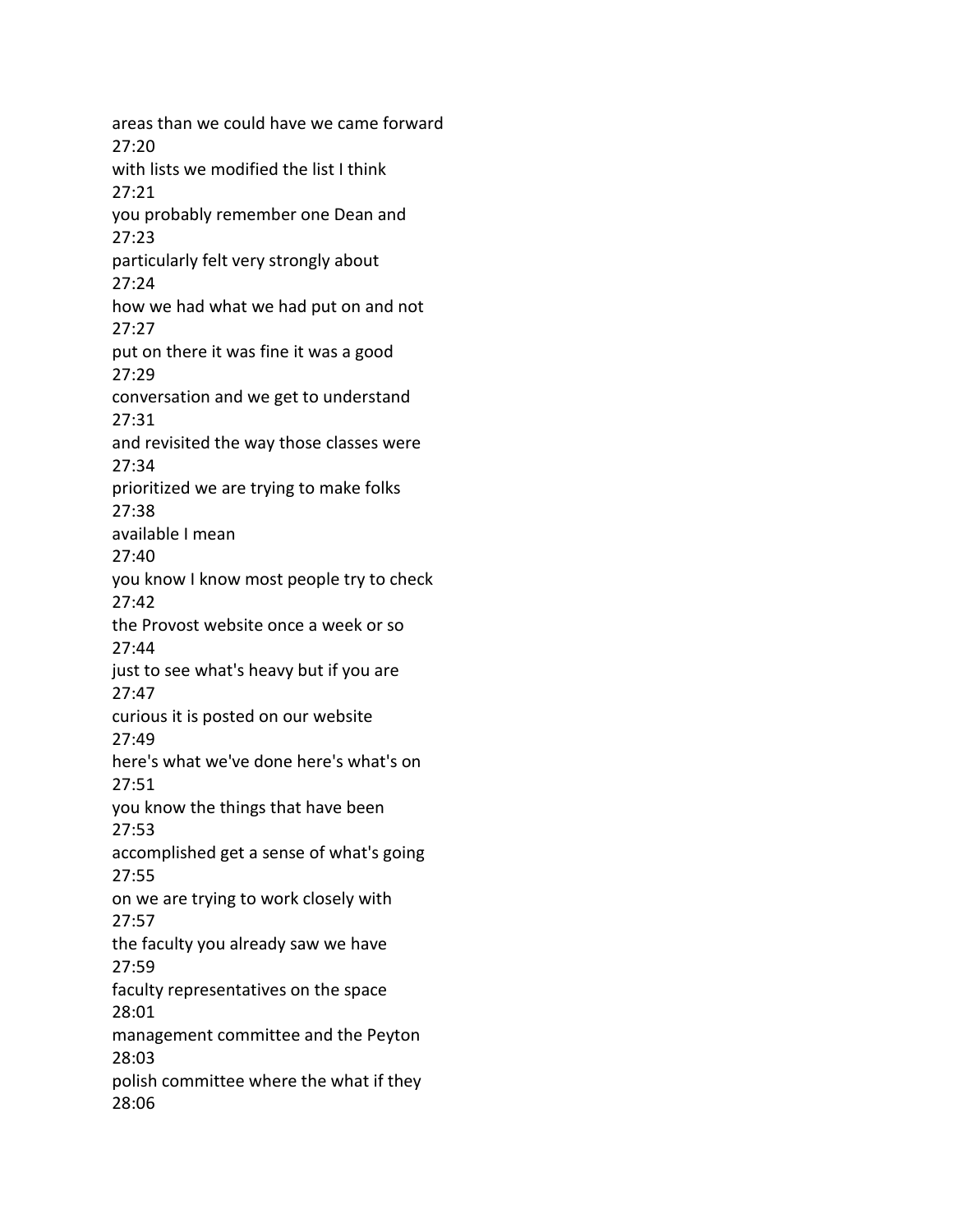call their university environment we 28:08 have the co-chairs from the Faculty 28:10 Senate serve on the smaller Peyton 28:12 Peyton polished committee as well as the 28:15 larger committee so again we're trying 28:17 in a variety of ways to you know have 28:21 this be a dialogue and not just soreness 28:25 team saying here's what we're doing now 28:26 and get all the way here's this it's 28:28 more you know information going back and 28:32 forth I want to talk a little bit about 28:37 opportunities moving forward so the 28:39 University of Maine system has funds now 28:42 available called clap for classrooms for 28:44 the future so these are at a system 28:48 level there for IT primarily but their 28:54 portion of it is also for facilities I 28:57 think the ratio is no more than twenty 28:59 five percent for facilities but again 29:01 for the same reasons that I said earlier 29:03 we want to bring the classrooms up 29:05 together but the idea is to is that the 29:08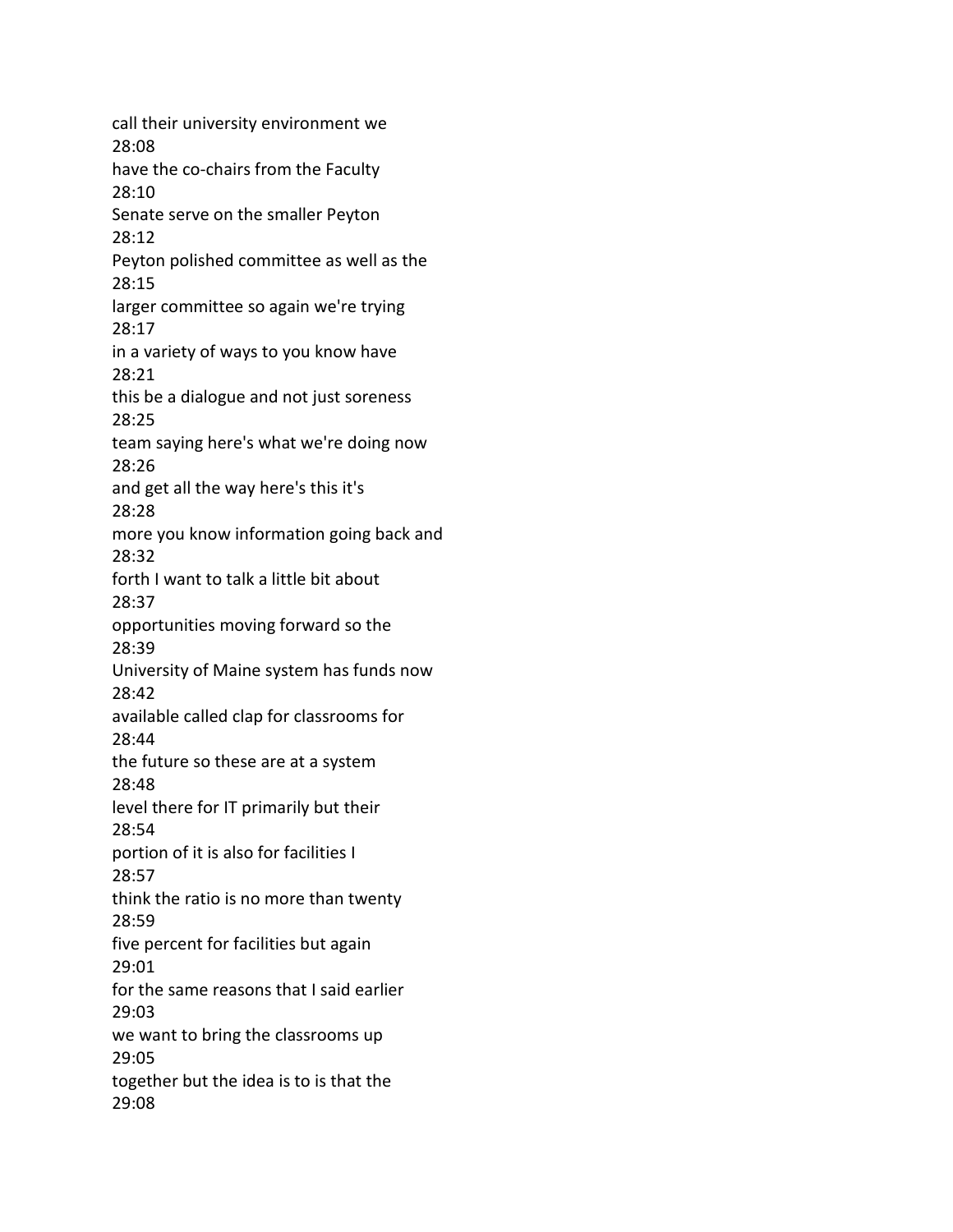catchy phrase implies we want to be 29:11 updating our classroom so that we're you 29:15 know we're contemporary least are 29:16 potentially thinking of about the future 29:19 the university means a lot meant of the 29:21 classrooms for the future money was 1.4 29:24 million dollars we spent two hundred 29:27 thousand of it this last summer and you 29:28 saw the products of some of that big 29:31 chunk of a went into the to the smart 29:33 classroom and when some of the other 29:34 technology upgrades that we did we've 29:37 spent so there's 1.2 million dollars 29:40 available there is a timeline for 29:44 spending all this money basically we 29:47 need to spend it in summer 2017 summer 29:50 2018 we want to show 29:53 Oh demonstrate to the Board of Trustees 29:54 a good return on investment for that 29:57 money we want so so it's important that 30:00 we do this in a in a timely fashion and 30:02 we do it in ways that we are getting a 30:03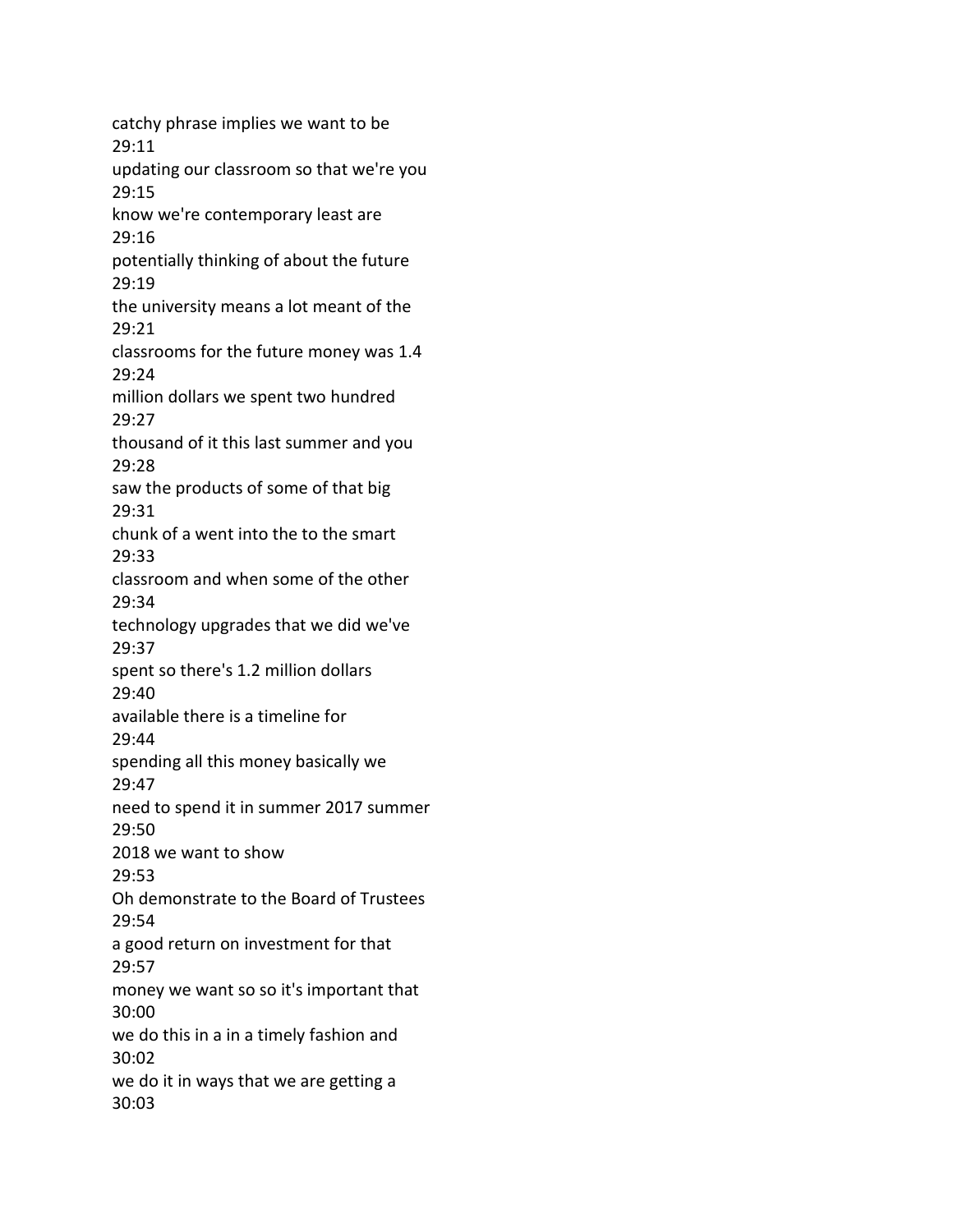good return on investment that we can 30:05 talk about so given the realities this 30:09 is how where our proposal are working 30:13 plan on how this will move forward in 30:16 order to do the to plan the work for 30:18 2017 the summer 2017 we need to be on 30:22 that upon that in terms of the planning 30:24 right now so what we've done again 30:28 primarily working with the associate 30:30 dean's but also with the deans we've 30:32 asked them for their needs desires in 30:36 this area to get to Jeff st. John by 30:39 November 15 so that we have have that 30:43 information that again will go through 30:46 these processes that have outlined here 30:48 with information from other areas as 30:49 well to develop a plan for 2017 now we 30:54 also though then have 2018 and because 30:57 we have a longer timeline I don't I'm 31:01 going to say unapologetically we don't 31:03 have exactly the steps figured out of 31:06 how we're going to prioritize that work 31:08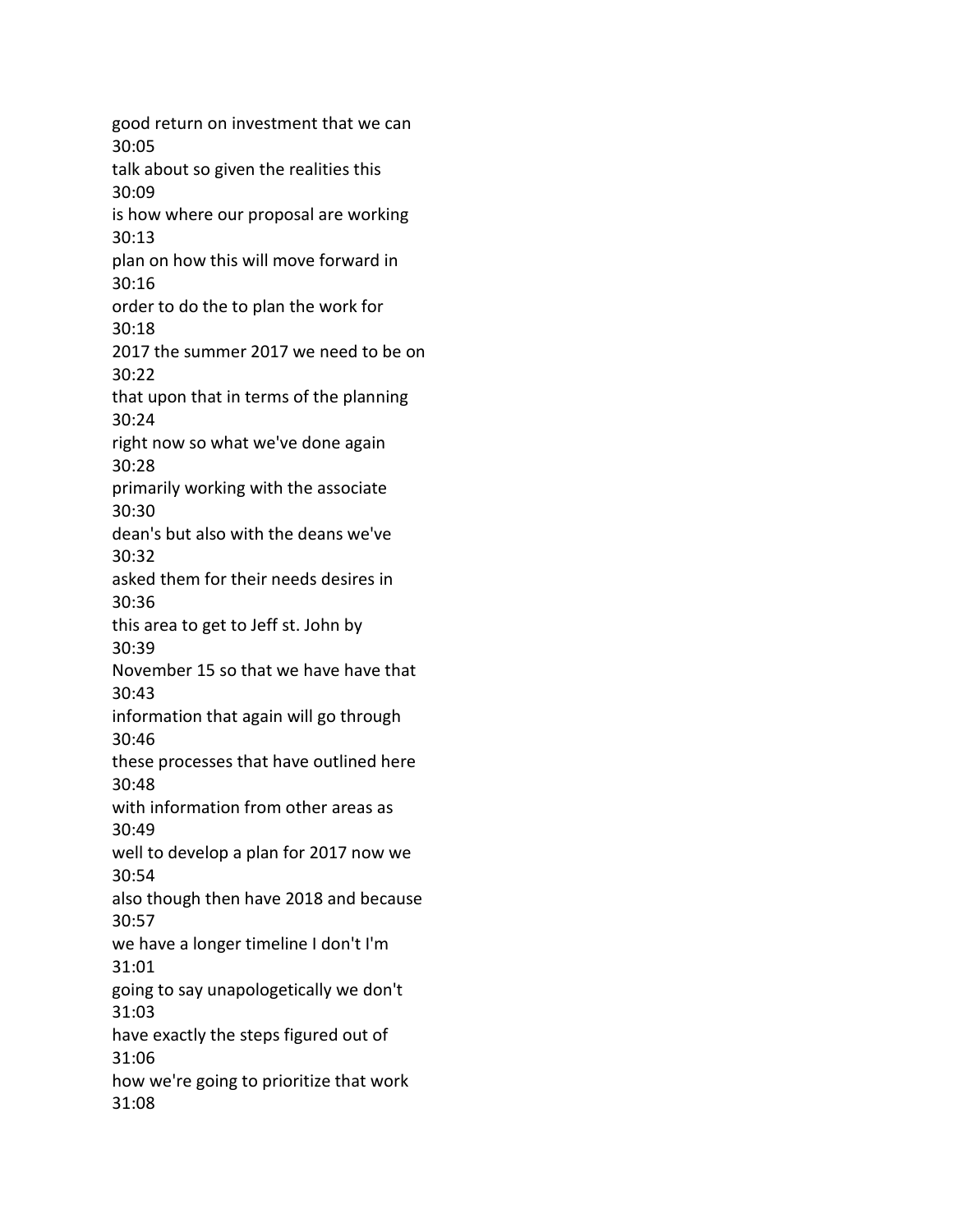because what we want to do is have a 31:10 process that has relatively more faculty 31:13 involvement since we have more time to 31:17 engage in the planning process so some 31:20 of what we'll be doing we'll be talking 31:22 with Mike Scott and then the co-chairs 31:24 of the faculty Senate's environment 31:28 committee about this and problem-solve 31:31 on how we bring folks in we're going to 31:33 be doing some prep work in the interim 31:37 so I showed you in an earlier slide 31:39 slide earlier that there are a hundred 31:42 eleven classrooms controlled by by the 31:46 Registrar those 111 classrooms have been 31:50 surveyed people have been in them looked 31:52 at what technologies they've had we know 31:55 where the weaknesses and problems are in 31:58 those areas a parallel process has not 32:01 been done for the 148 32:03 classrooms controlled by departments or 32:07 colleges or units we want to do that 32:09 because we don't want to exclude those 32:11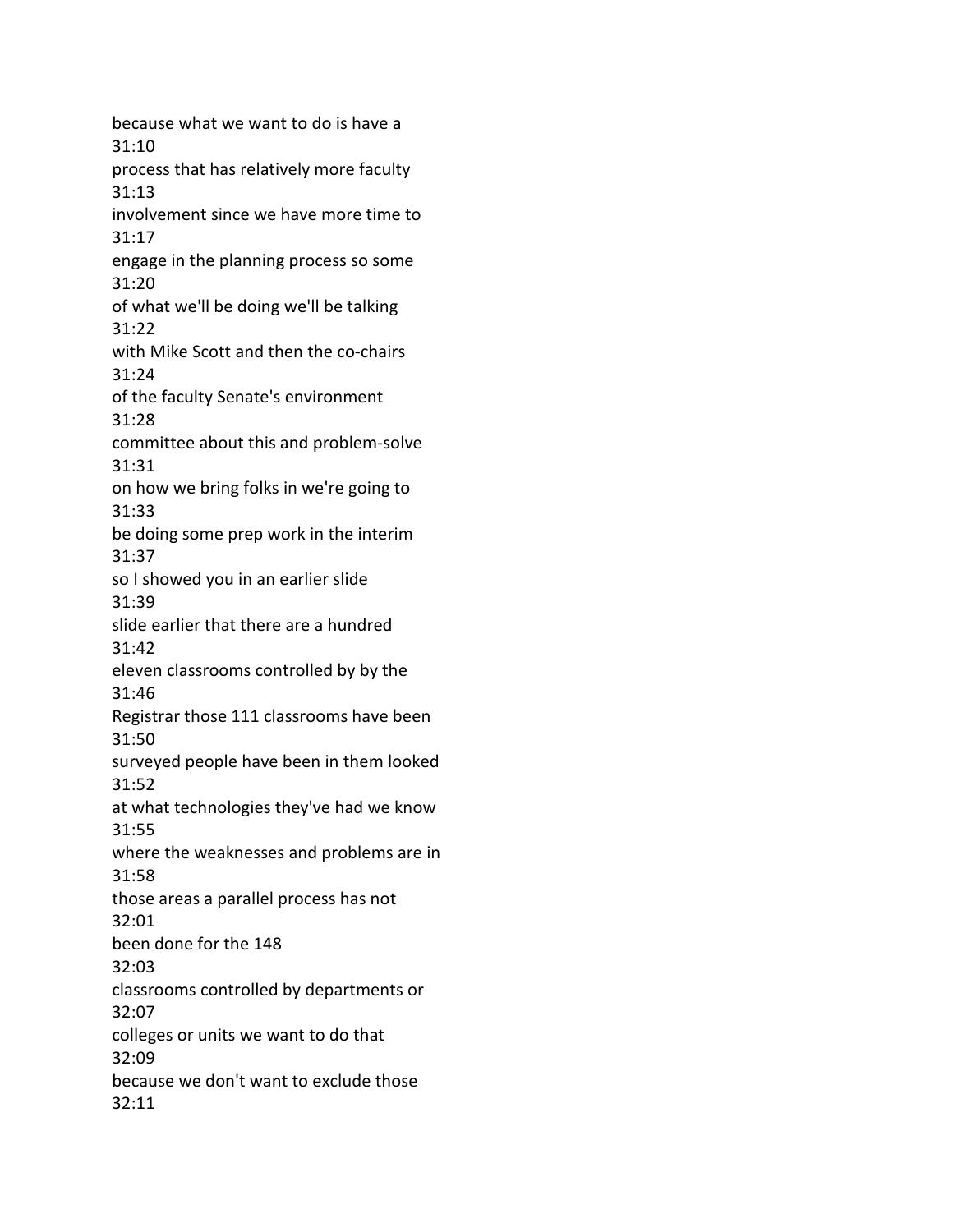from consideration in the classrooms for 32:14 the future of dollars so starting very 32:19 soon right very soon the survey meeting 32:22 people going into those rooms you know 32:25 seeing what's there seeing what's 32:26 working gathering input about those 148 32:30 classrooms is starting now roughly 90 32:36 days it's pushing them a bit to get that 32:37 done but we're asking for it in about 90 32:40 days so with a little flex time by 32:44 spring semester we ought to have a full 32:46 survey of our classrooms as well as 32:48 updated information on you know the 32:50 renovations that have taken place and we 32:53 are looking then to partner with faculty 32:55 to work in the spring semester on you 32:59 know further input into prioritizing so 33:01 that by next fall that goes to these 33:04 these larger committees and they'd get 33:07 and you know they swing into action so 33:10 we develop a plan to spend out the rest 33:12 of the money in the summer of 2018 if I 33:16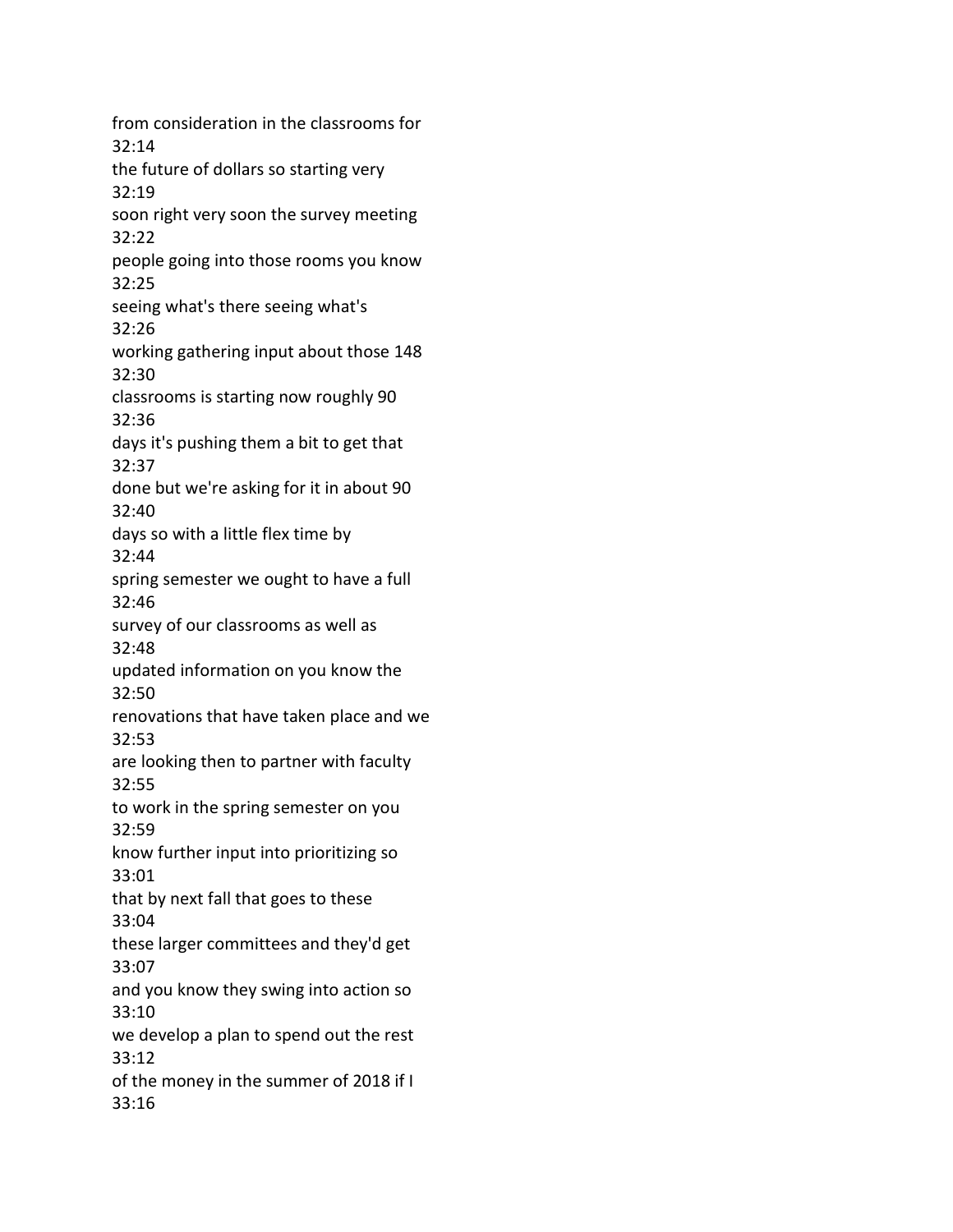thought that 33:19 did the future 33:38 so we'll probably be coming back to you 33:44 yes a four-million system-wide of what 33:47 university to 1.4 34:00 really that's the basic information with 34:03 the mower and really the rest of the 34:06 time is just to see what your thoughts 34:09 are questions concerns when you see this 34:14 perhaps if you didn't seem like that's 34:17 the way works to me and so you want to 34:19 hear that I up what would look we do in 34:24 other ways 34:29 first of all why i guess x what a 34:32 compliment folks we put 101 metal 34:35 together we found out on friday 34:38 still working progress there 35:03 this 35:09 nice change 35:11 use eggs another jumping off point to 35:15 say I on the guy sites unusual that one 35:17 thing you're working up to the last 35:19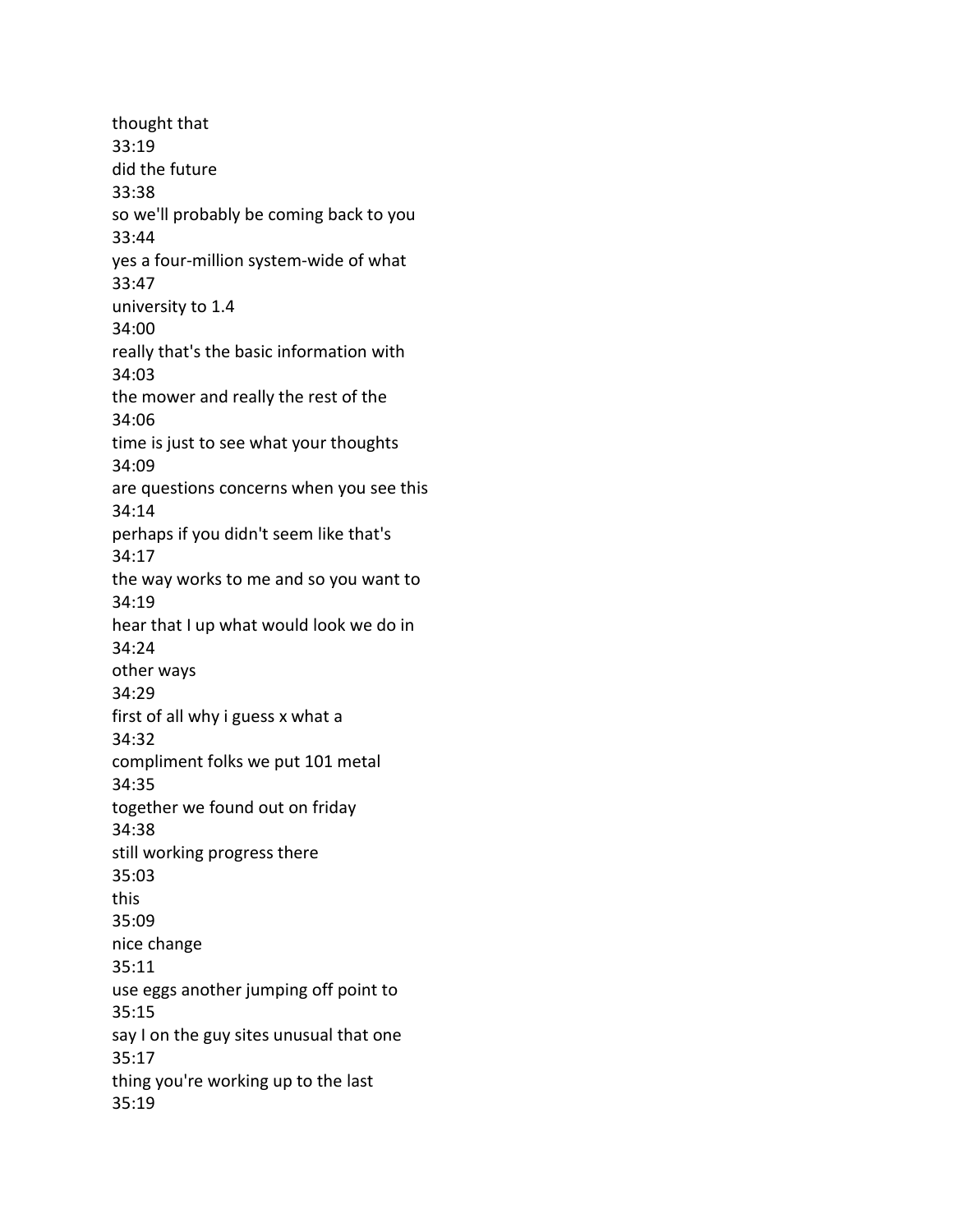minute or two that they got done I I 35:21 said I learned a lot of things coming 35:23 into this job University okay so I'm 35:58 gonna jam around a little bit about the 36:00 non-white these guys to go so from I've 36:02 got to do it is a great basic level its 36:05 usage nice so we put the money in how 36:08 many students are going through them a 36:10 little more complex level you know it's 36:14 satisfaction under students having a 36:17 positive experience in their thinking 36:20 how many look at that's really tough 36:21 right you can't they're swinging so many 36:23 variables intact but we want to be a 36:26 mindful of that and qualitative like the 36:29 thing that would really really be great 36:34 morrow I think it's always hard to draw 36:36 causal connections but about what it 36:41 behooves University going to do strongly 36:42 on the stretch if we can target about 36:44 rolling changes in the least your 36:47 correlation with improvements in 36:49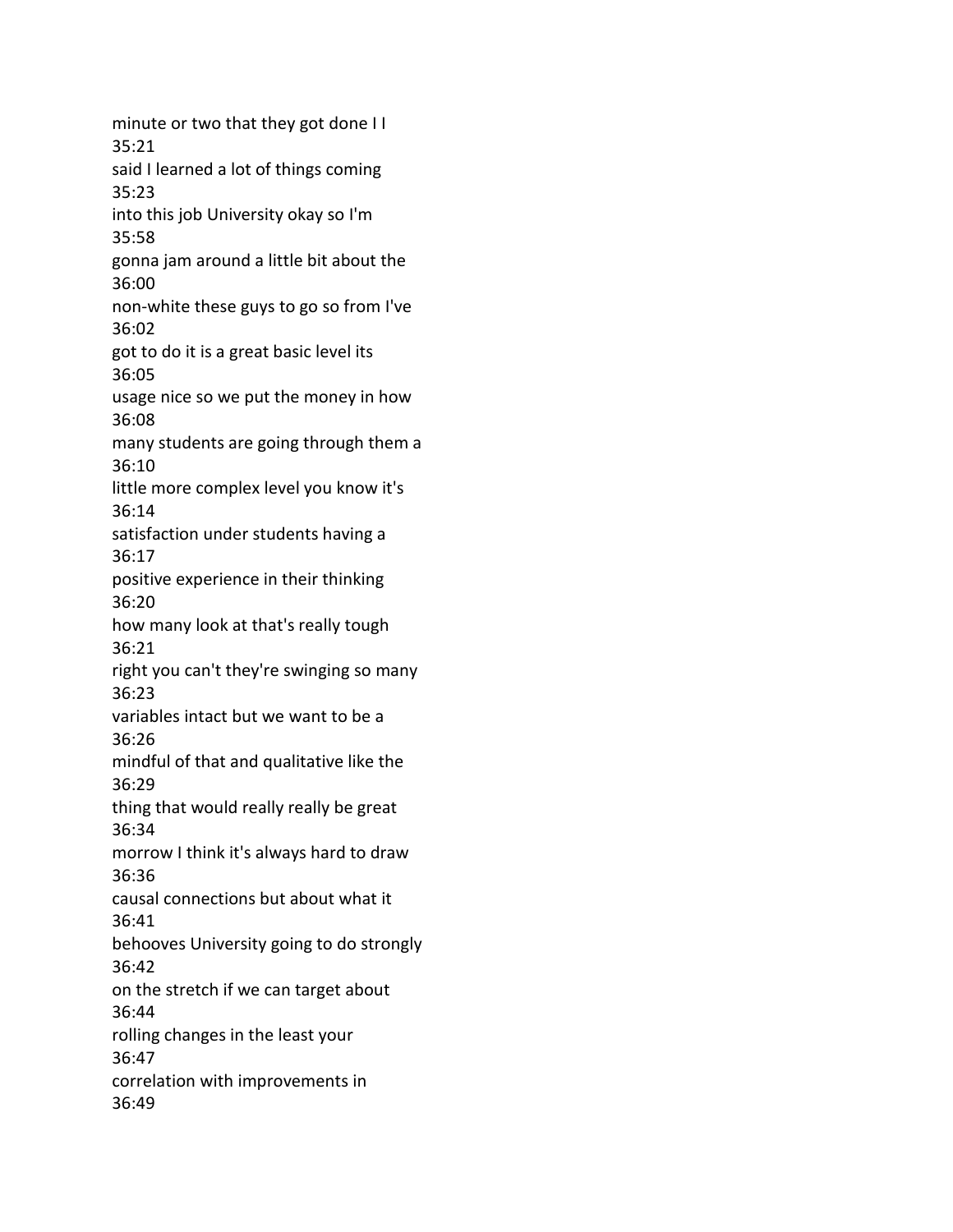teaching technology that's that will 36:52 have a big 36:52 from my point of view conversations with 36:55 the with the Board of Trustees again I 36:59 know it's hard to demonstrate but if we 37:02 can make at least a straight-faced 37:05 argument that there's a Lisa correlation 37:07 time to what we've done to upgrade our 37:10 facilities and put their teaching 37:11 facilities and student growth then there 37:16 was a problem I I have a couple of 37:20 things yeah we could be our life that we 37:23 are interesting or not I entra para la 37:27 is a couple of metric set for the 37:30 proceedings and probably up are holding 37:33 us kick butt campuses responsible for is 37:36 the net asset value of our belief which 37:38 is a percentage of how good our 37:40 buildings are which is a low number and 37:44 the building renovation age which is how 37:47 long it's been since a building or a 37:49 face will likely face isn't ready and a 37:54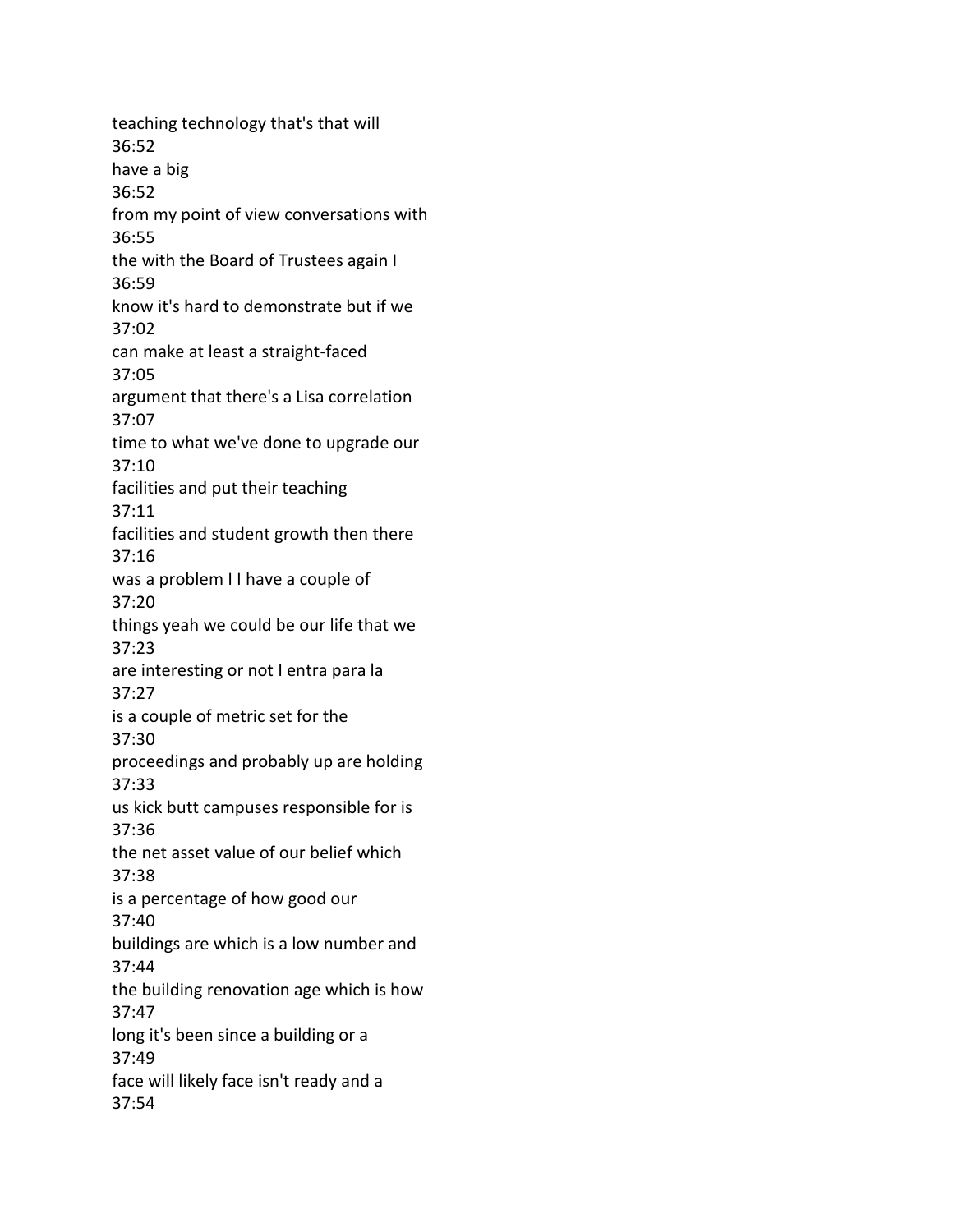very large percentage of our buildings 37:57 on this campus and space it's a part of 38:00 that haven't cuddled a large a high 38:03 probation reach and alone and so one of 38:07 the things you think about when we're 38:09 trying to find money and especially if 38:12 you have 38:13 board of trustees for truth is what is 38:16 that metric of those two metrics or the 38:18 space that we're working it's not very 38:21 hard from this campus to five spaces 38:23 that those metrics get it grew on so 38:28 this question whether it's all going to 38:30 do the recognition like this classroom 38:33 see that improve the good asset value it 38:37 does doesn't it doesn't improve because 38:41 the net asset value is a ratio of cost 38:44 of ability minus the deferred 38:47 maintenance of issues you know so as we 38:50 as we diminish those deferred 38:52 maintenance issues which this room had a 38:53 fairly new methods 40-something years 38:56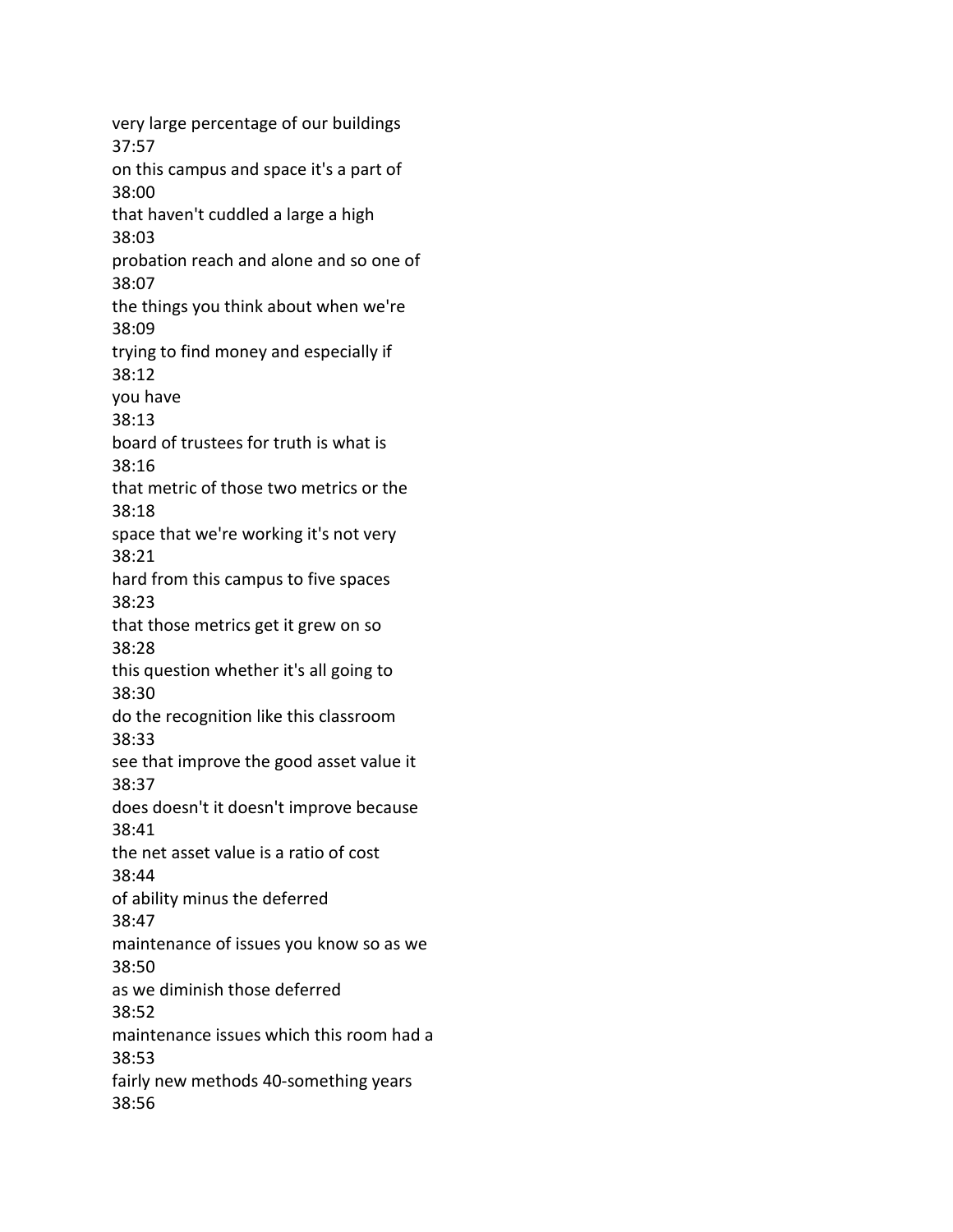old passage equal lights on and so forth 38:58 that does increase the net asset I'm 39:01 very mentally with my advantage Murphy 39:04 but the building renovation is done it 39:09 does not get impacted by the this 39:12 rubbish yet because it's it's a metric 39:15 that is you know this has more than 39:17 fifty percent of your bill 39:18 then removed over a three-year period 39:22 but we do have a sort of a tendency to 39:25 apply to the space here and we know that 39:28 these individual spaces haven't been 39:31 touched in solder could use that better 39:35 to help us define a process well I was 39:39 wondering if there was an opportunity to 39:41 think about our are alive in terms of 39:45 the assessment work and whether there's 39:47 a connection to learning outcomes it 39:49 might be a little more proximate that 39:51 involvement so Brian do it so we have a 40:00 little bit of work to do 40:13 program assessment broader base feeling 40:18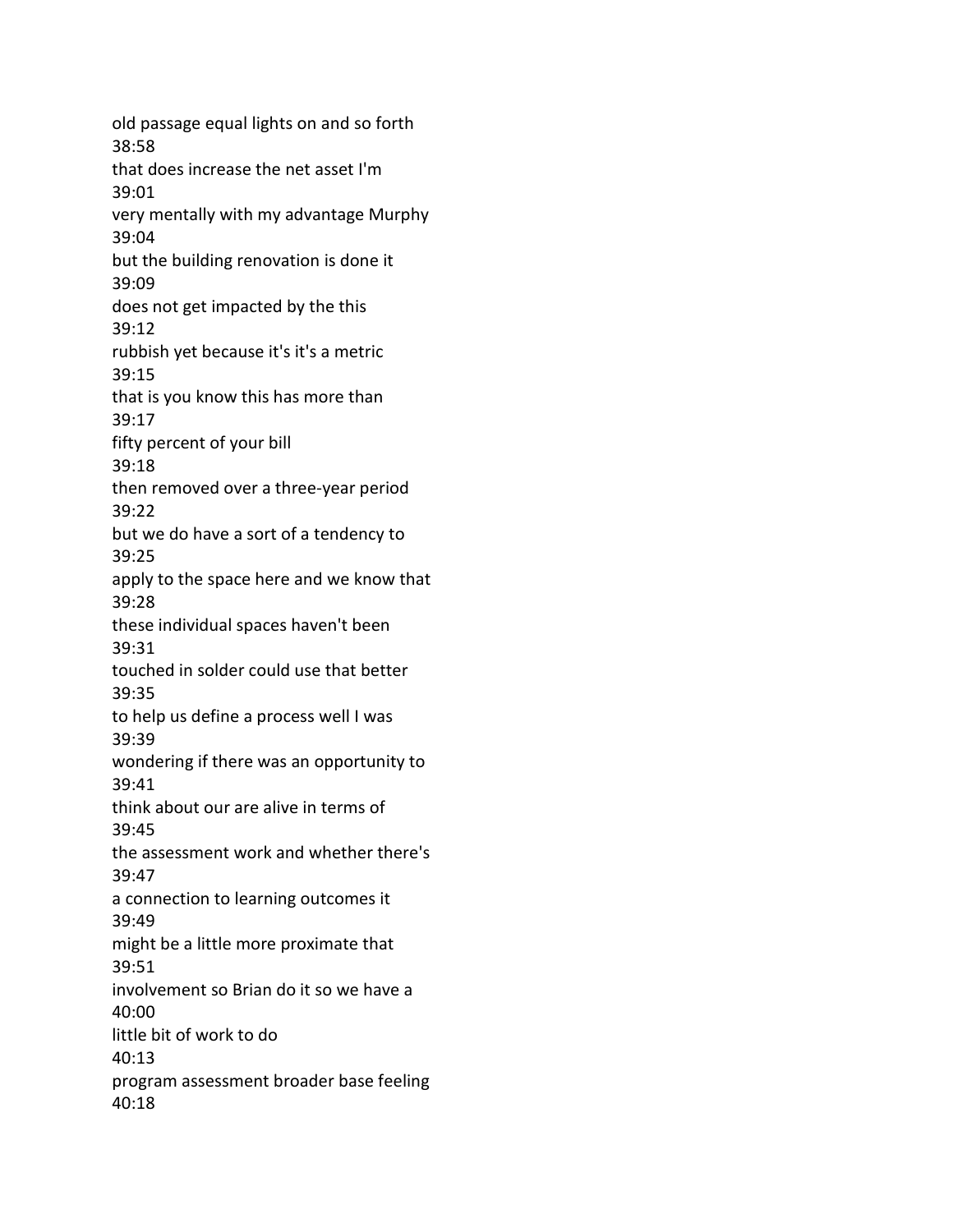down to that level pretty good see 40:22 change 40:26 brymo me that Jen time is here she 40:29 teaches in and were like the shadows one 40:31 that you're doing she actually teaches 40:33 some horses the same course online 40:35 ending 40:37 thinking about during research about the 40:40 effectiveness of the different designs 40:42 because the cost and the capacities are 40:44 different in the different spaces so we 40:47 are trying to sort of get some some 40:49 basic research data about the 40:58 like this is I teach in 41:14 harga teaches large closets and us and 41:17 just about every department at the 41:19 church working toward more active 41:21 learning classroom and 41:30 long that they won not all lecture halls 41:33 are 41:43 easily walk around and got class stuff 41:47 in structuring class and I don't think 41:57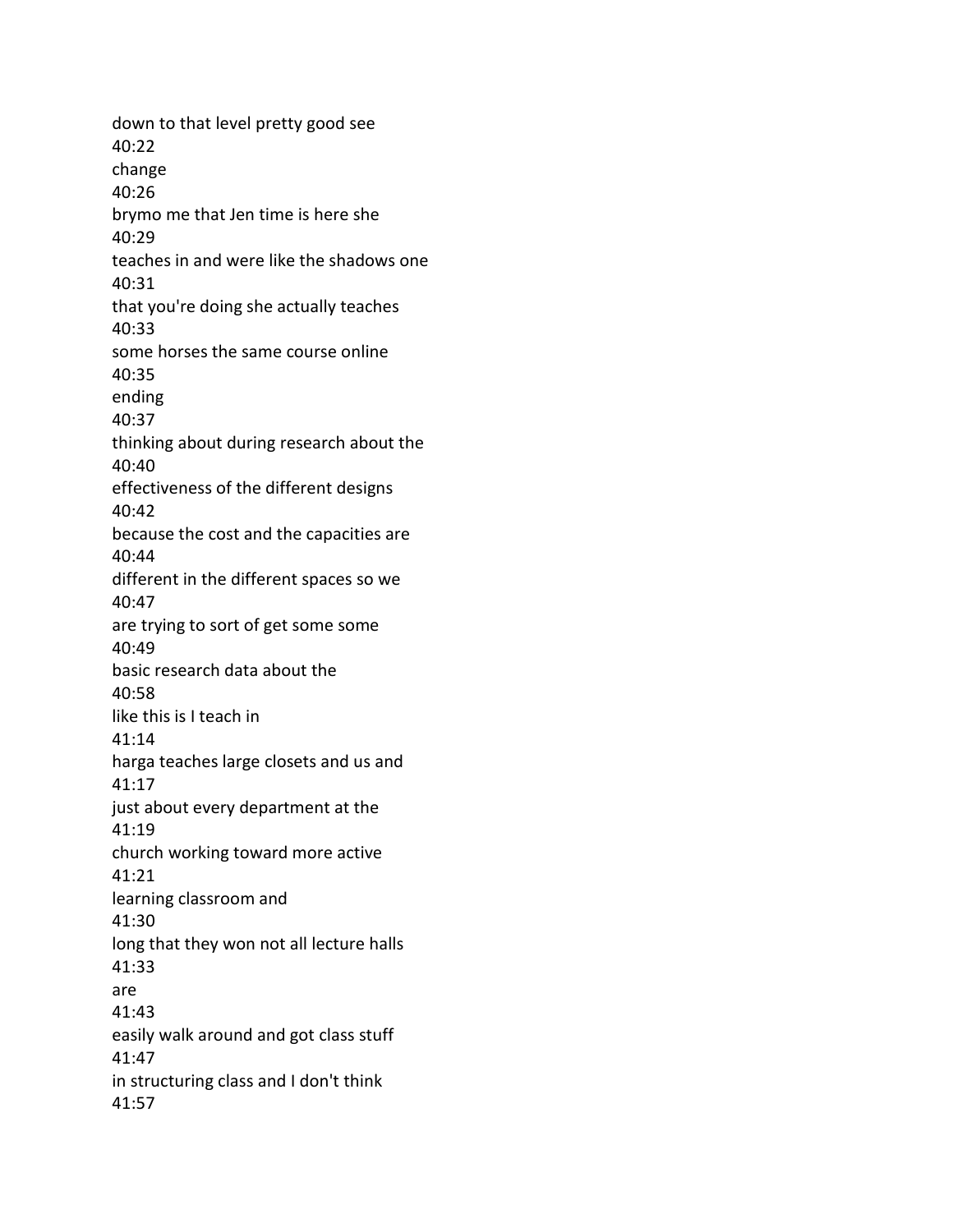in 500 42:01 how 42:04 so it needs to be some priority in 42:06 lecture halls that when people are 42:08 active in terminal days 42:11 to all the words that they can take 42:19 and this one to some degree though does 42:23 take a little bit 42:30 after all 42:40 duck Duck Duck dude in the second yes i 42:44 would say jen we've gotten awful lot of 42:48 feedback you know about compliment about 42:50 trying to dinner 42:52 not just sighs leads or scale needs but 42:55 also how people are teaching in classes 42:57 we're counting for more of that every 42:59 semester I won't pretend it doesn't 43:02 remain a work in progress because it 43:03 does but we are thinking about that and 43:06 you may know from your own contact with 43:08 student records they have been a massive 43:11 amount of work to try to make the 43:13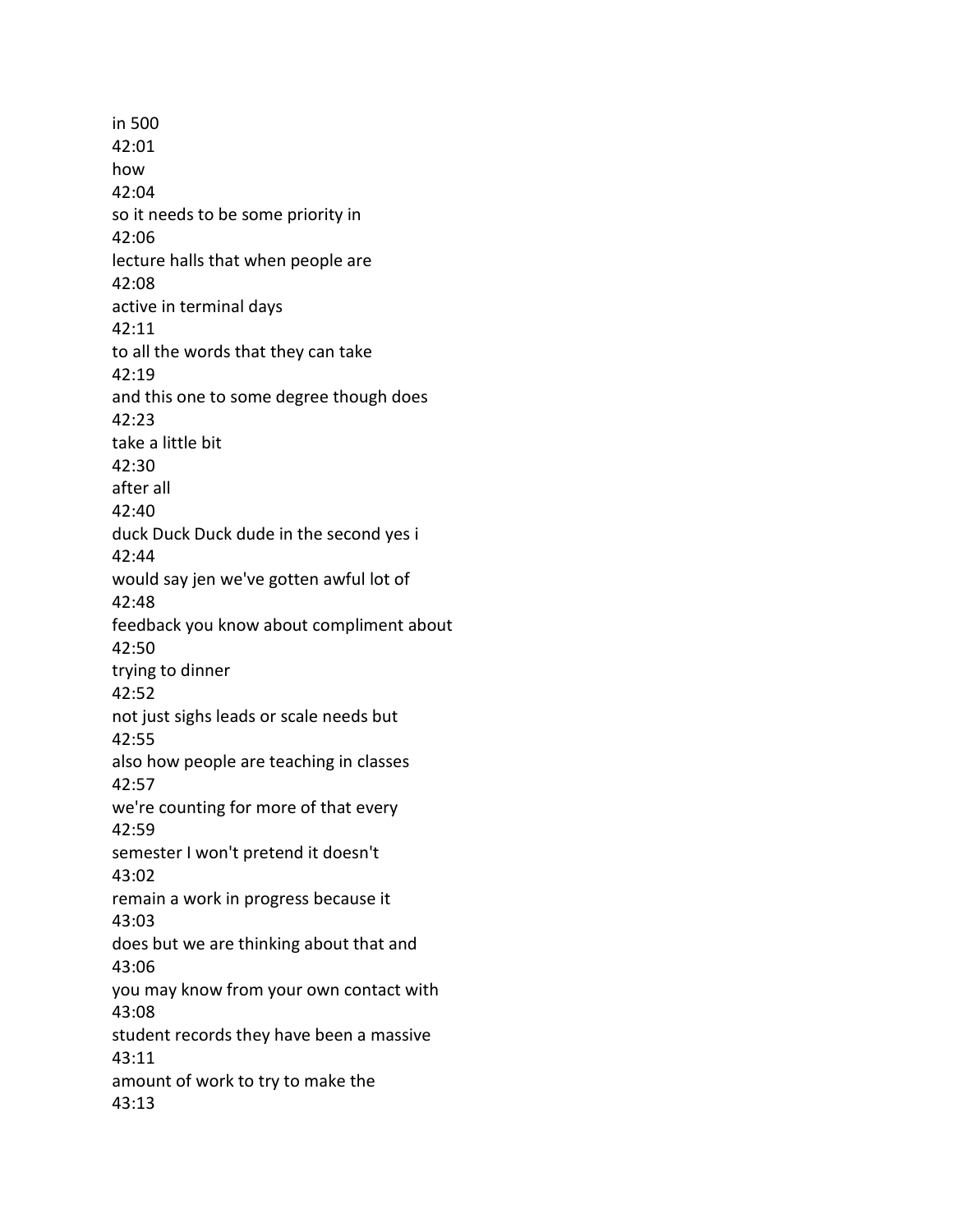schedule more sophisticated in just the 43:15 way that you're describing and one of 43:17 the was talking to the dean's group 43:19 yesterday about this a little bit and up 43:21 one of the Dean said you know faculty 43:24 member that we've said look I go to all 43:26 this training to be able to use this 43:28 smart classroom I do I should have 43:32 specialized is wasted training and I get 43:34 that because our goal is to expand the 43:37 number people who have the trainer Mike 43:38 to push pressure on ourselves to create 43:41 more of these and I don't want to do 43:43 things that say and I know you can 43:46 suggest this but here's the pool of 43:47 people you know we're teaching the smart 43:49 classrooms and if you're not going that 43:51 whole your husband 44:03 not currently rely on both faculty 44:07 associate Dean's primarily like to give 44:10 us input about working for students is 44:14 thinking like might enhance your 44:20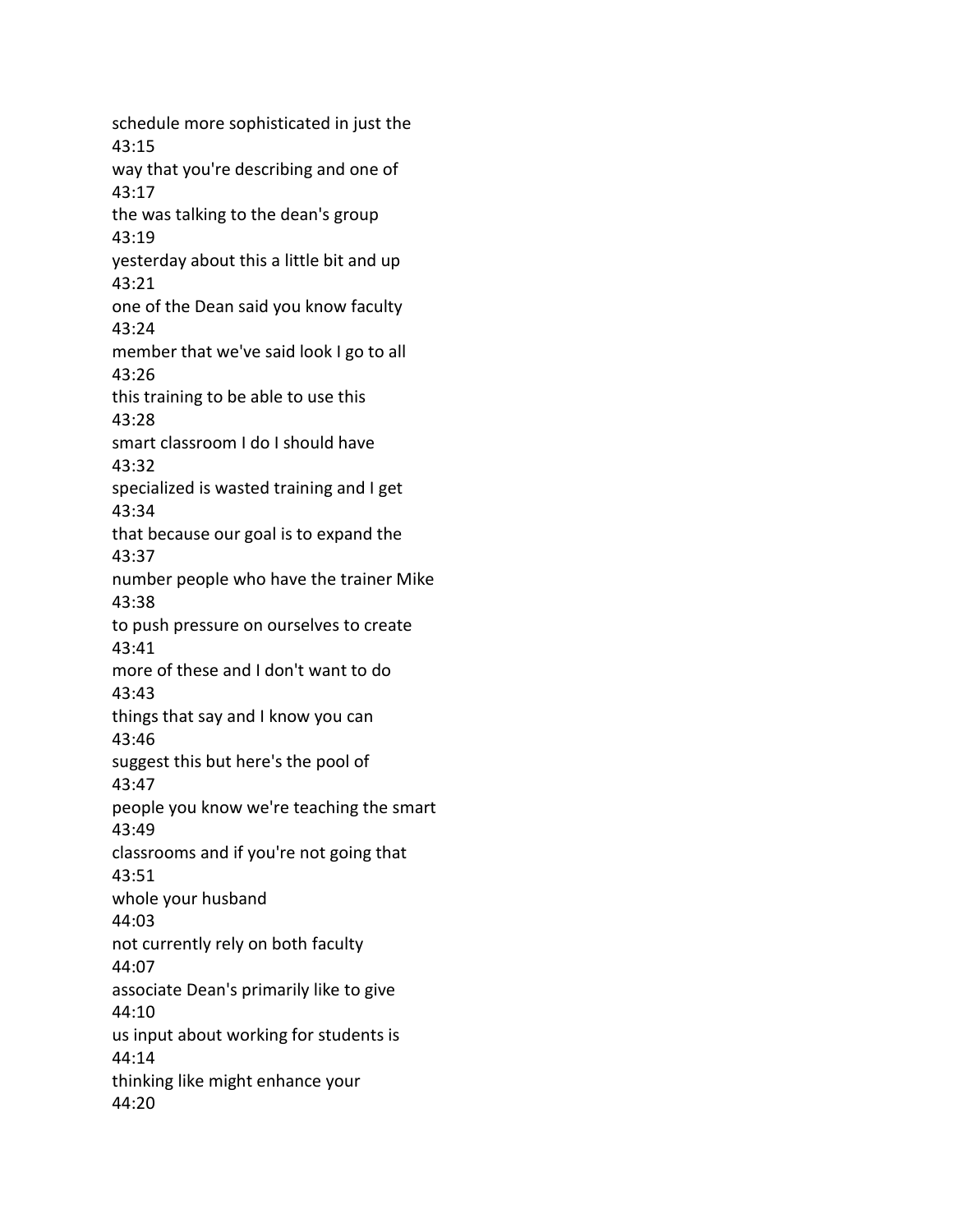some ways students are involved process 44:24 an estate like Professor evaluations the 44:31 end of the course is the is the 44:33 classroom which of course is being 44:35 taught that appropriate needs the 44:37 students and professors they come that's 44:41 okay I'll get the classroom facilitate 44:45 some questions like that 44:50 please you know we can think about what 44:53 I'm in Britain into one who's crazy 44:55 sorry Alice you're asking a student 44:57 represent 8,500 graduates we do have a 45:02 committee to students on the minutes 45:03 it's good it's a tough it's a top 45:05 candidate for that I'm just talking 45:09 about moving around down in fairly large 45:12 given were teaching style unique space 45:15 we get around the desk somebody else 45:18 pages and a project that may be 45:20 appropriate if the interest received 45:22 with students thing in the rules of 45:29 Professor plan the faculty can also get 45:32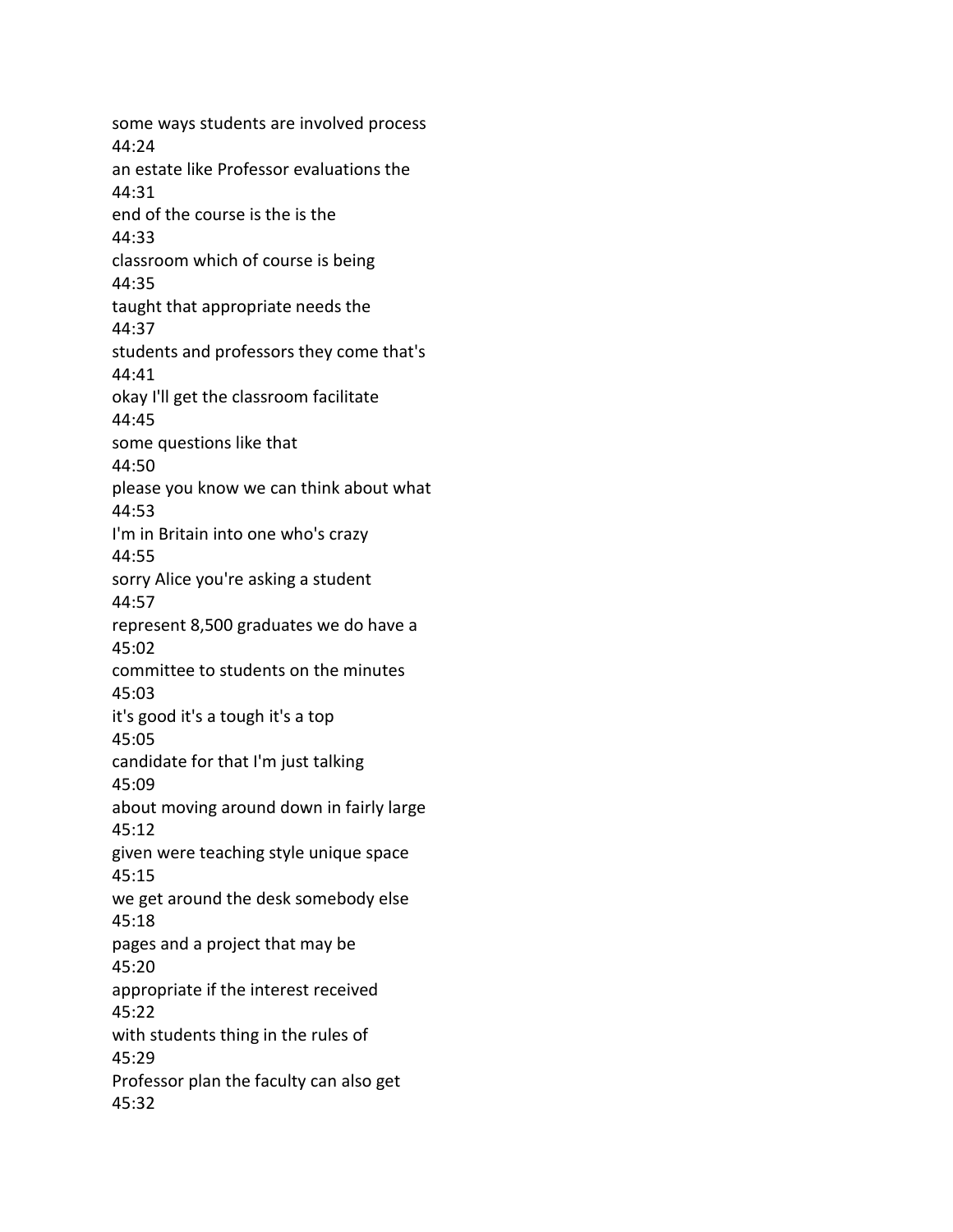dinged into technology or something in 45:34 the room doesn't work and the students 45:35 don't always have a way of expressing 45:37 that other than in the course evaluation 45:39 so supporting your idea of potentially 45:43 some questions and help get a sort of 45:46 the environment in which the 45:48 STG 45:56 or last 10 years get some momentum 46:02 respect given later out of tune with and 46:06 wonder if this represents opportunity to 46:08 sort of create sort of a stable database 46:11 where that you're doing on these 46:15 broad-based surveys and you're asking 46:17 grandpa once this current list is the 46:20 valve can that's or bliss persist over 46:24 time to be updated because we kind of do 46:27 the backups are all over again each time 46:30 you know inquiry on unity sale what 46:34 yes and so it's always at home instead 46:37 of chair directors who are coming into 46:39 it separately which is a good day the 46:41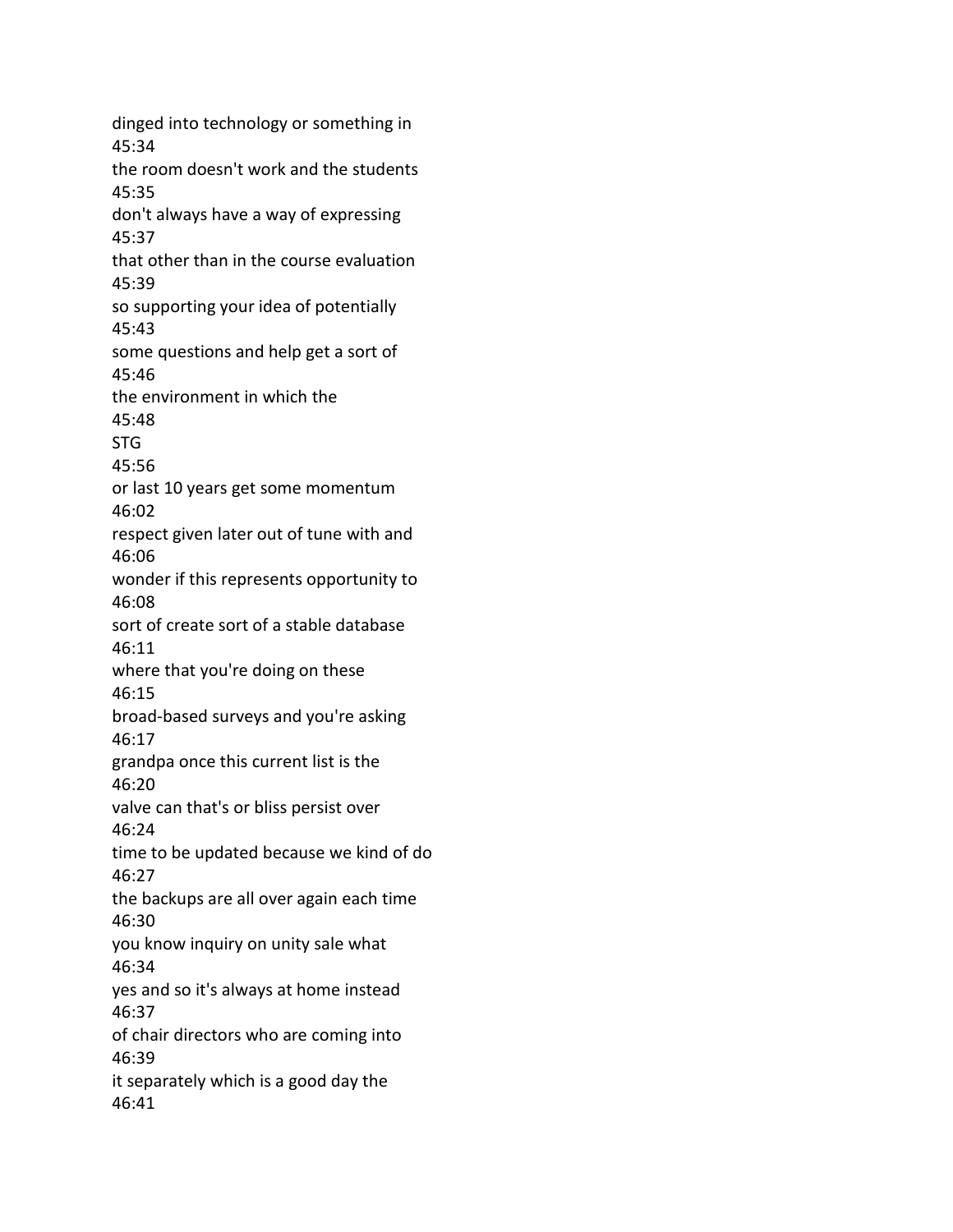same time getting the advantage of 46:43 seeing what had been out of this and why 46:47 just attend their this becomes more 46:52 stable which mean I didn't sell make a 47:00 living cottages on me no teletrack 2016 47:06 these pieces have changed and then when 47:11 you request more intuitive build that 47:14 original 47:23 just not a transpose compliment about 47:27 the work of facilities in IT an egg I've 47:32 been privileged to be doing a lot of 47:33 work the Stewart and his team these last 47:36 month's and I think there's probably 47:38 things that we could all learn in our 47:41 own departments and programs about how 47:43 they're managing things from a systems 47:45 point of view and I for one would value 47:48 opening up the box a little bit and 47:50 understanding how the systems work as 47:53 smoothly as they seem to from the 47:55 outside so thank you for what you're 47:57 doing if you can if you can share pieces 47:59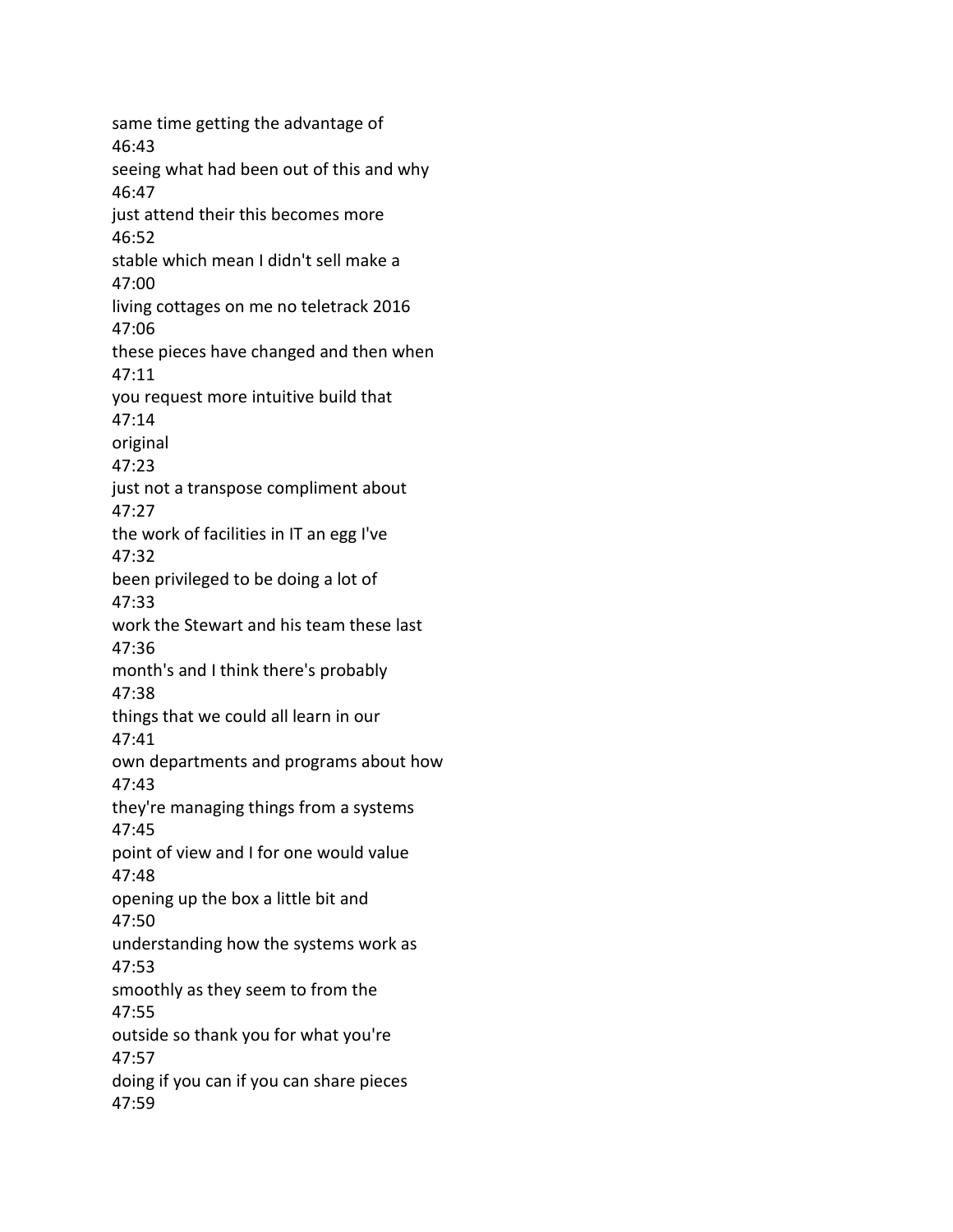of it with the rest of us I think that 48:00 could be productive 48:15 I 48:24 echoing on you're saying to us I'm just 48:27 amazed at work 48:46 even his father but slowly 48:51 we create a lot of questions a little 49:03 bit to get you but in terms I t one of 49:06 the parties had some some SP on capital 49:11 because I team has been to these 49:13 batteries that are that our share part 49:17 of material students and so I'm just 49:19 wondering how that is the ball 49:23 system is that elevates teaching yeah 49:28 that's a good question it sweeter so you 49:31 see 49:32 Huck will be better for which other 49:36 packages 49:38 students you so that's something really 49:41 big into and how 49:44 so we do say 49:49 it's more specific so Francois or any 49:53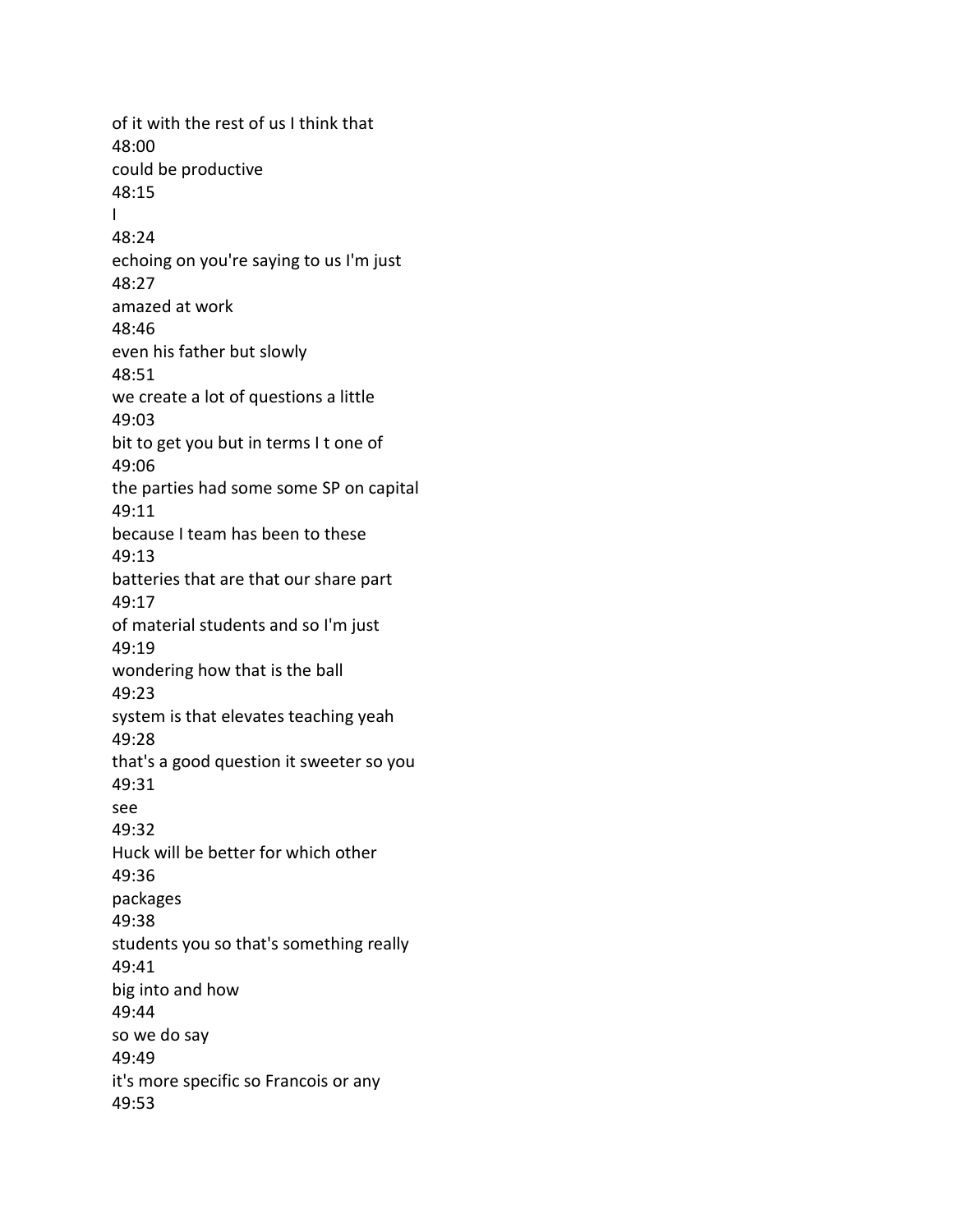new heaven new associate dean goes into 50:11 potable 50:15 we should just go to what 50:25 information 50:38 is there any more projects engineering 50:41 the use of virtual labs so virtual 50:45 desktops essential for students into a 50:46 customized software packages so often in 50:51 fact of course where students have 50:54 little left to run a particular software 50:57 problematic 51:02 that continue to be part of the 51:04 discussion as I could see that 51:11 clubs for ya infected the life science 51:16 building committee is sort of thinking 51:19 that is an essential feature for the if 51:22 in your facility like that but that's 51:23 that's taking longer term something is 51:26 also known as a virtual computer life 51:28 you can basically build an imaging 51:31 sort of check out an image behind so 51:34 that you don't have to the physical 51:36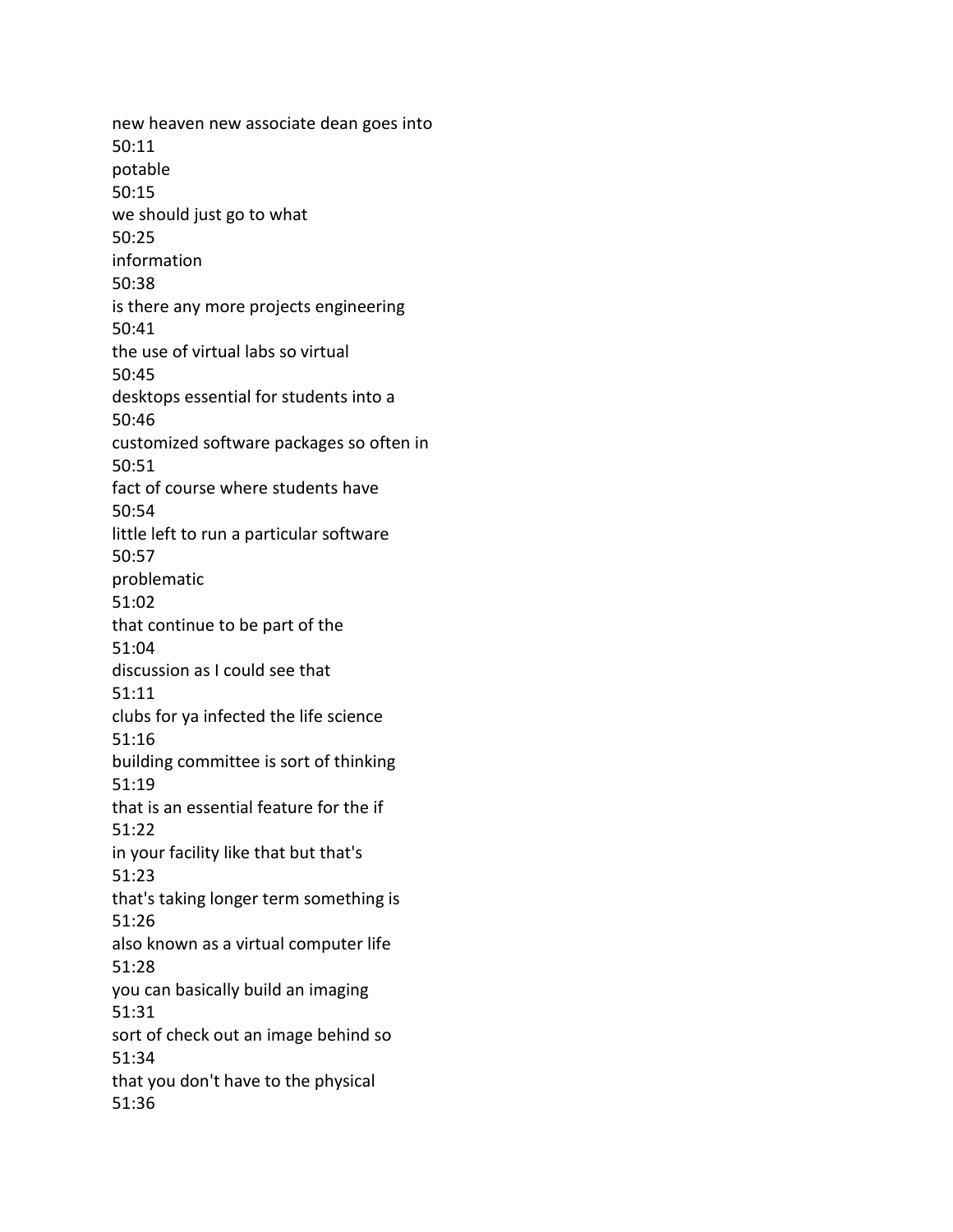space to do that it's very popular with 51:39 other institutions software companies 51:42 and not to like it but that's a 51:44 negotiation 51:51 poly a tail in terms of coming 51:54 attractions to the VA another economic 51:57 affairs company Foreman remember I'll 52:00 just you have no date in November which 52:03 will announce plenty time ahead and I'm 52:06 trying my best to tell a top of the 52:09 campus about this primary partnership 52:11 with a diverse array University 52:12 magnetized which is taking shape as the 52:15 same I'm hoping by November is the right 52:20 time to to give more concrete 52:24 information but not so late that there's 52:26 not so opportunity for action so I'm 52:30 kind of looking forward to do that 52:32 because I'm looking forward to trying to 52:33 get my own head around it and it is it 52:36 is a work in progress but that'll be in 52:37 in November hi thanks a lot appreciate 52:41